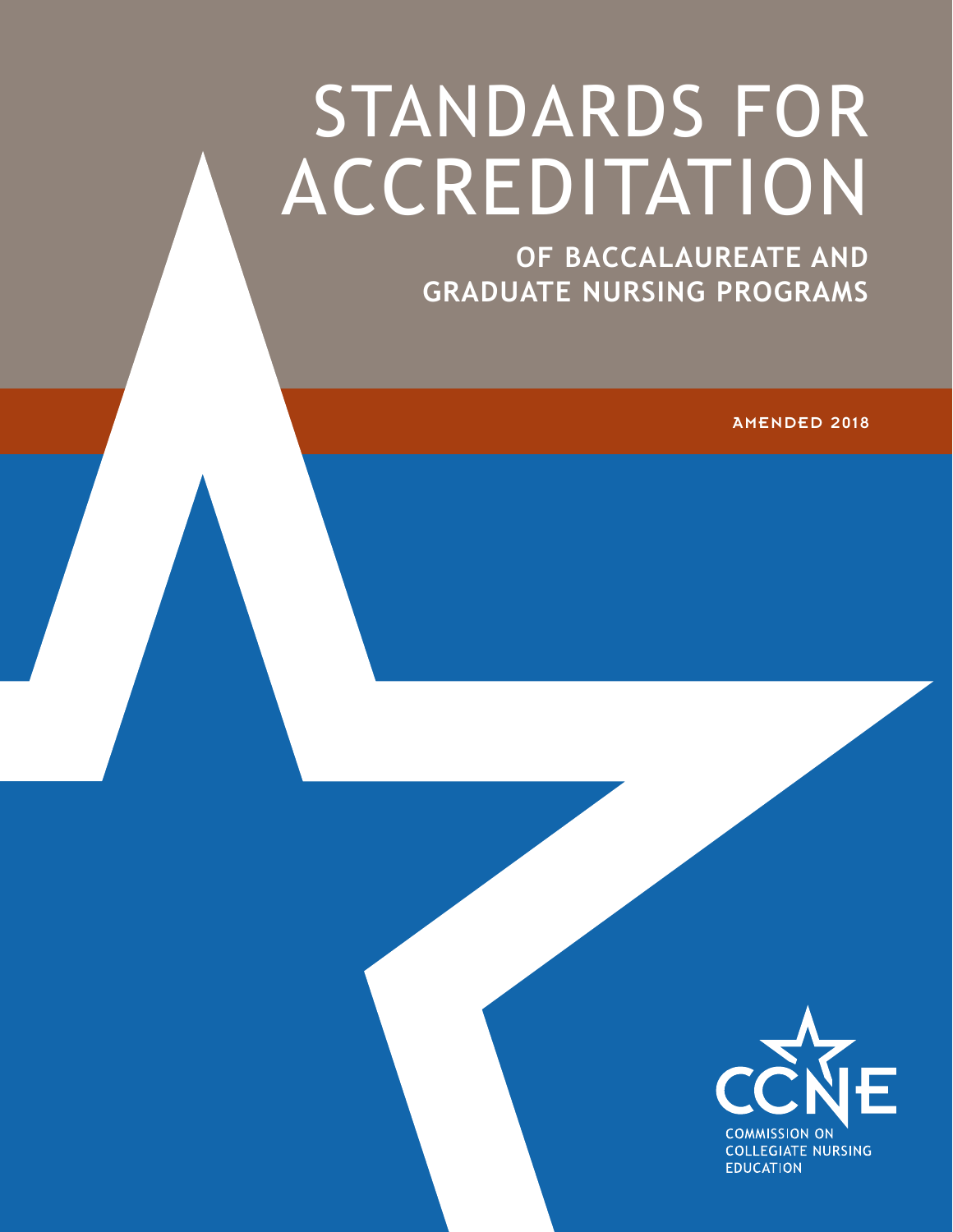

Copyright © 2018 by the Commission on Collegiate Nursing Education. All rights reserved.

The Commission hereby grants its constituent programs permission to copy and otherwise reproduce this standards document as necessary for their own use. Except for reproduction authorized in the preceding sentence, no part of this document may be reproduced in print or electronic formats or in any other manner, without the expressed written permission of the Commission.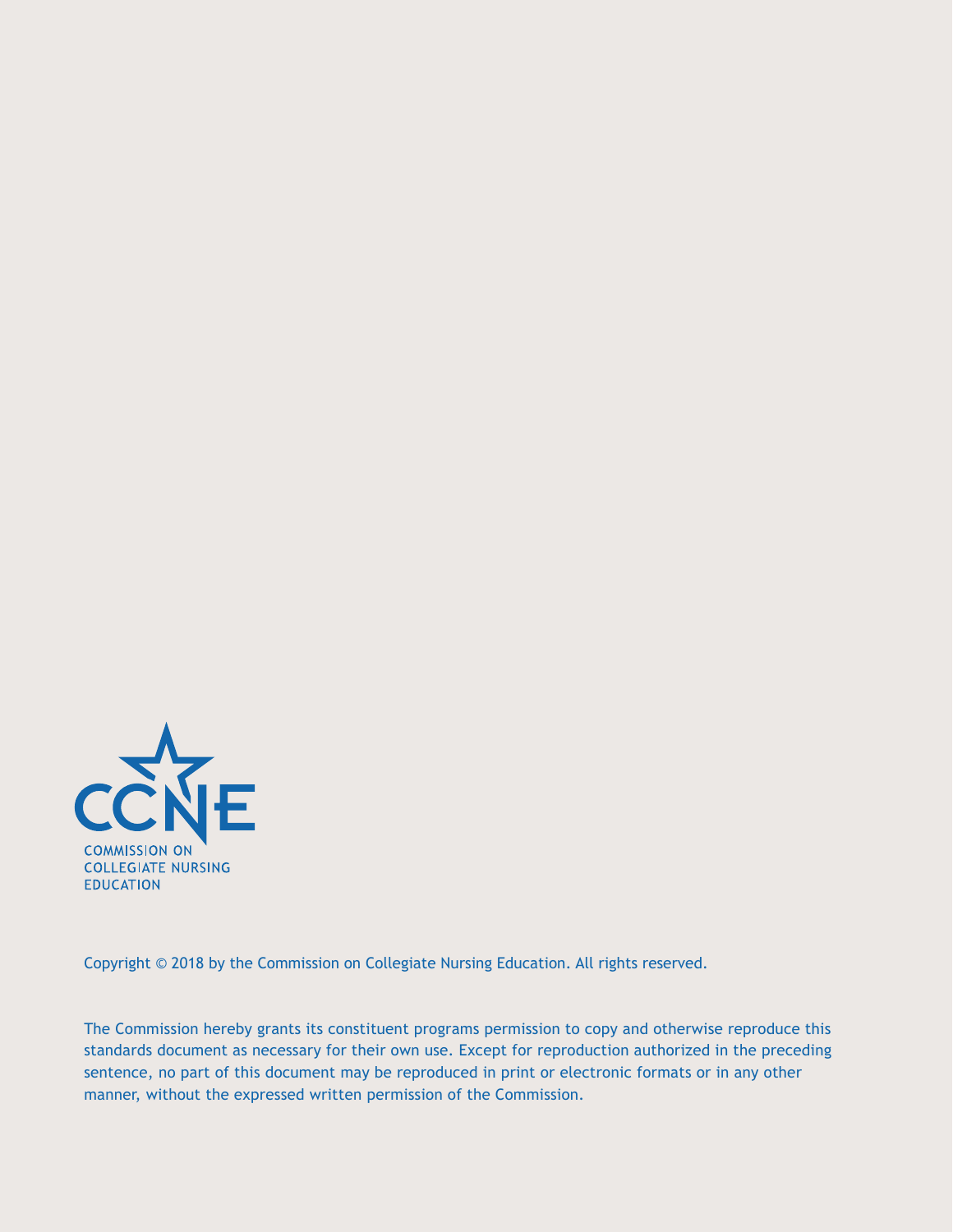# TABLE OF CONTENTS

| <b>INTRODUCTION</b>                                                                            | $\overline{\mathbf{2}}$ |
|------------------------------------------------------------------------------------------------|-------------------------|
| <b>Accreditation Overview</b>                                                                  | $\overline{\mathbf{2}}$ |
| <b>Commission on Collegiate Nursing Education</b>                                              | 2                       |
| <b>Accreditation Purposes</b>                                                                  | 3                       |
| <b>CCNE Accreditation: A Value-Based Initiative</b>                                            | 3                       |
| <b>Goals for Accrediting Nursing Education Programs</b>                                        | 4                       |
| <b>Curricular Innovation</b>                                                                   | 4                       |
| <b>ABOUT THIS DOCUMENT</b>                                                                     | 5                       |
| <b>STANDARD I</b><br>PROGRAM QUALITY: MISSION AND GOVERNANCE                                   | 6                       |
| <b>STANDARD II</b><br>PROGRAM QUALITY: INSTITUTIONAL COMMITMENT AND RESOURCES                  | 10                      |
| <b>STANDARD III</b><br>PROGRAM QUALITY: CURRICULUM AND TEACHING-LEARNING PRACTICES             | 13                      |
| <b>STANDARD IV</b><br>PROGRAM EFFECTIVENESS: ASSESSMENT AND ACHIEVEMENT<br>OF PROGRAM OUTCOMES | 19                      |
| <b>GLOSSARY</b>                                                                                | 24                      |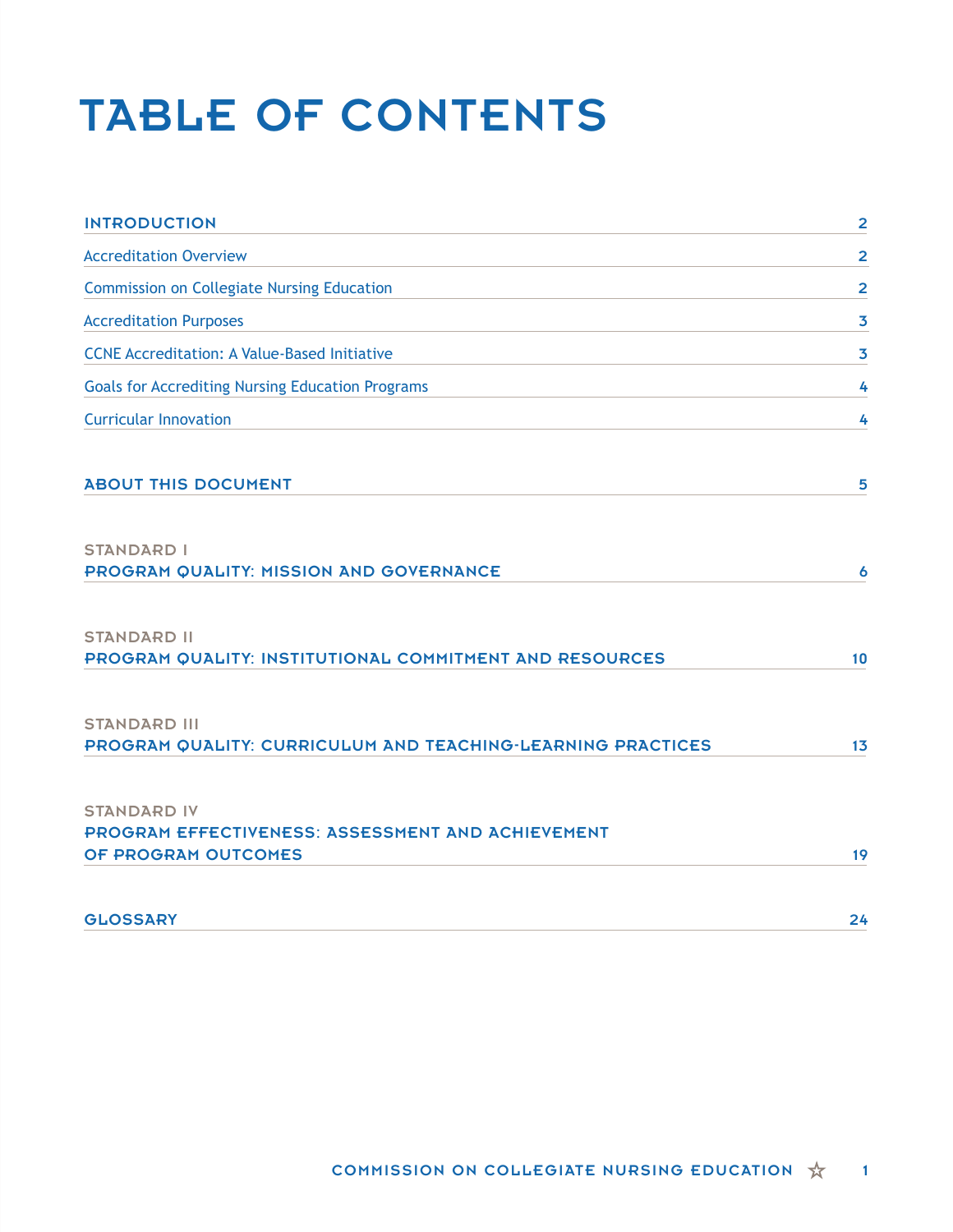# INTRODUCTION

# ACCREDITATION OVERVIEW

Accreditation is a nongovernmental process conducted by members of postsecondary institutions and professional groups. As conducted in the United States, accreditation focuses on the quality of institutions of higher and professional education and on the quality of educational programs within those institutions. Two forms of accreditation are recognized: one is institutional accreditation, and the other is professional or specialized accreditation. Institutional accreditation concerns itself with the quality and integrity of the total institution, assessing the achievement of the institution in meeting its own stated mission, goals, and expected outcomes. Professional or specialized accreditation is concerned with programs of study in professional or occupational fields. Professional accrediting agencies assess the extent to which programs achieve their stated mission, goals, and expected outcomes. In addition, consideration of the program's mission, goals, and expected outcomes is of importance to the accrediting agency in determining the quality of the program and the educational preparation of members of the profession or occupation.

# COMMISSION ON COLLEGIATE NURSING EDUCATION

The Commission on Collegiate Nursing Education (CCNE) is an autonomous accrediting agency, contributing to the improvement of the public's health. A specialized/professional accrediting agency, CCNE strives to promote the quality and integrity of baccalaureate and graduate nursing programs. Specifically, CCNE accredits baccalaureate degree nursing programs, master's degree nursing programs, nursing doctorates that are practice-focused and have the title Doctor of Nursing Practice (DNP), and post-graduate certificate programs that prepare Advanced Practice Registered Nurses (APRNs) (see glossary). CCNE also accredits nurse residency programs and uses a separate set of accreditation standards for these programs.

CCNE serves the public interest by assessing and identifying programs that engage in effective educational practices. As a voluntary, self-regulatory process, CCNE accreditation supports and encourages continuous quality improvement in nursing education and nurse residency programs. As accreditation is a voluntary process, CCNE strives to provide a process that is collegial and fosters continuous quality improvement.

CCNE is recognized by the U.S. Department of Education for the accreditation of baccalaureate, master's, doctoral, and certificate programs in the United States and its territories. Accreditation by CCNE serves as a statement of good educational practice in the field of nursing. Accreditation evaluations are useful to the program in that they serve as a basis for continuing or formative self-assessment as well as for periodic or summative self-assessment through which the program, personnel, procedures, and services are improved. The results of such assessments form the basis for planning and the setting of priorities at the institution in relation to nursing education.

The CCNE comprehensive accreditation process consists of a review and assessment of the program's mission and governance, institutional commitment and resources, curriculum and teaching-learning practices, and assessment and achievement of program outcomes.

In evaluating a baccalaureate, master's, DNP, and/or post-graduate APRN certificate program for accreditation, the CCNE Board of Commissioners assesses whether the program meets the standards and complies with the key elements presented in this publication. A self-study conducted by the sponsoring institution prior to the on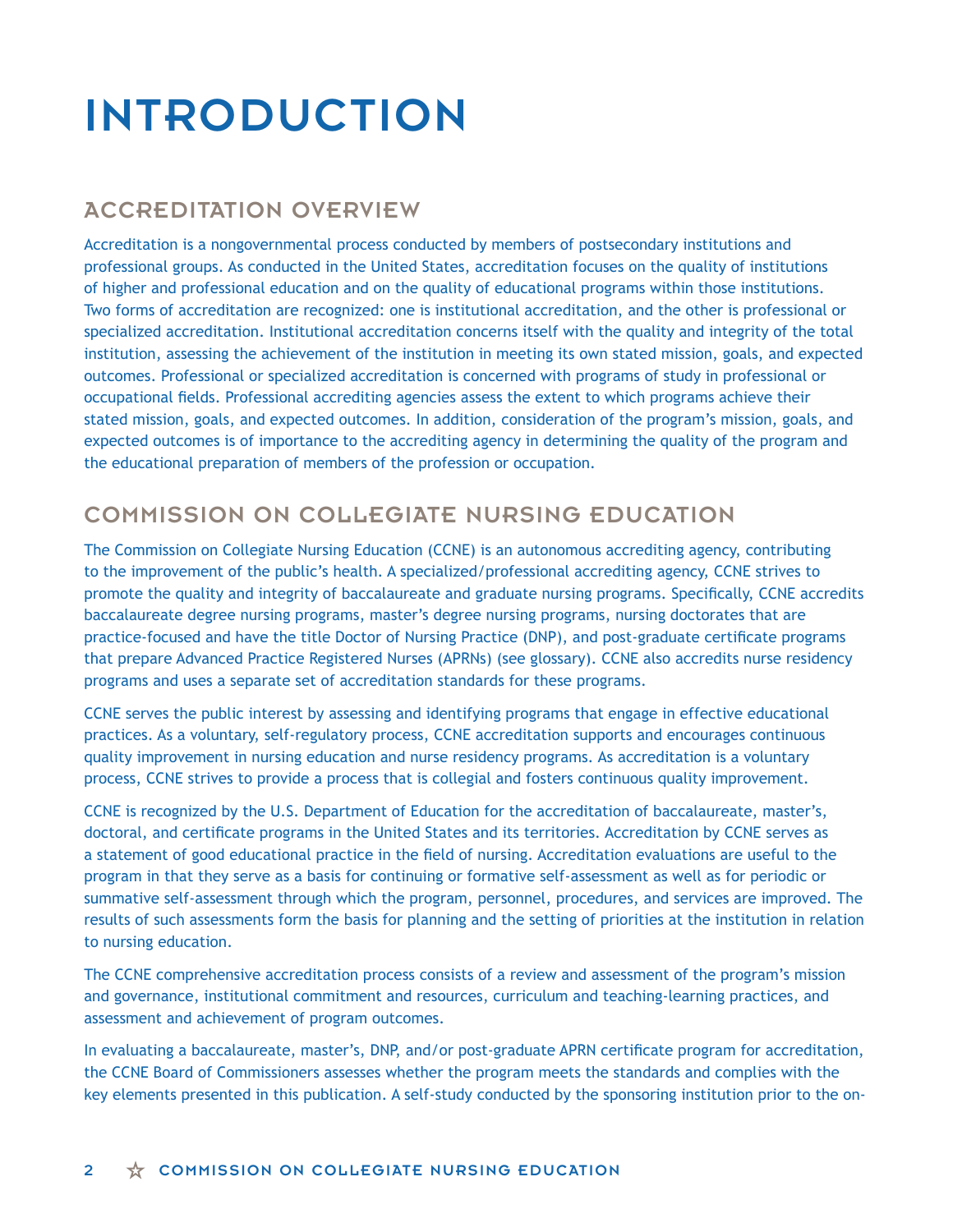site evaluation provides data indicating the extent to which the program has complied with the key elements and, ultimately, whether the program has met the overall standards for accreditation.

The Commission formulates and adopts its own accreditation standards and procedures for baccalaureate and graduate nursing programs and for nurse residency programs, all of which are publicly available on the CCNE website.

# ACCREDITATION PURPOSES

Accreditation by CCNE is intended to accomplish at least five general purposes:

- 1. To hold nursing programs accountable to the community of interest the nursing profession, consumers, employers, institutions of higher education, students and their families, nurse residents — and to one another by ensuring that these programs have mission statements, goals, and outcomes that are appropriate to prepare individuals to fulfill their expected roles.
- 2. To evaluate the success of a nursing program in achieving its mission, goals, and outcomes.
- 3. To assess the extent to which a nursing program meets accreditation standards.
- 4. To inform the public of the purposes and values of accreditation and to identify nursing programs that meet accreditation standards.
- 5. To foster continuing improvement in nursing programs and, thereby, in professional practice.

# CCNE ACCREDITATION: A VALUE-BASED INITIATIVE

CCNE accreditation activities are premised on a statement of values. These values are that the Commission will:

- 1. Foster *trust* in the process, in CCNE, and in the professional community.
- 2. Focus on stimulating and supporting *continuous quality improvement* in nursing programs and their outcomes.
- 3. Be *inclusive* in the implementation of its activities and maintain openness to the *diverse institutional and individual issues and opinions* of the community of interest.
- 4. Rely on *review and oversight* by peers from the community of interest.
- 5. Maintain *integrity* through a consistent, fair, and honest accreditation process.
- 6. Value and foster *innovation* in both the accreditation process and the programs to be accredited.
- 7. Facilitate and engage in *self-assessment*.
- 8. Foster an educational climate that supports program students, graduates, and faculty in their pursuit of *life-long learning*.
- 9. Maintain a high level of *accountability* to the publics served by the process, including consumers, students, employers, programs, and institutions of higher education.
- 10. Maintain a process that is both *cost-effective and cost-accountable*.
- 11. Encourage programs to develop graduates who are *effective professionals and socially responsible citizens*.
- 12. Provide *autonomy and procedural fairness* in its deliberations and decision-making processes.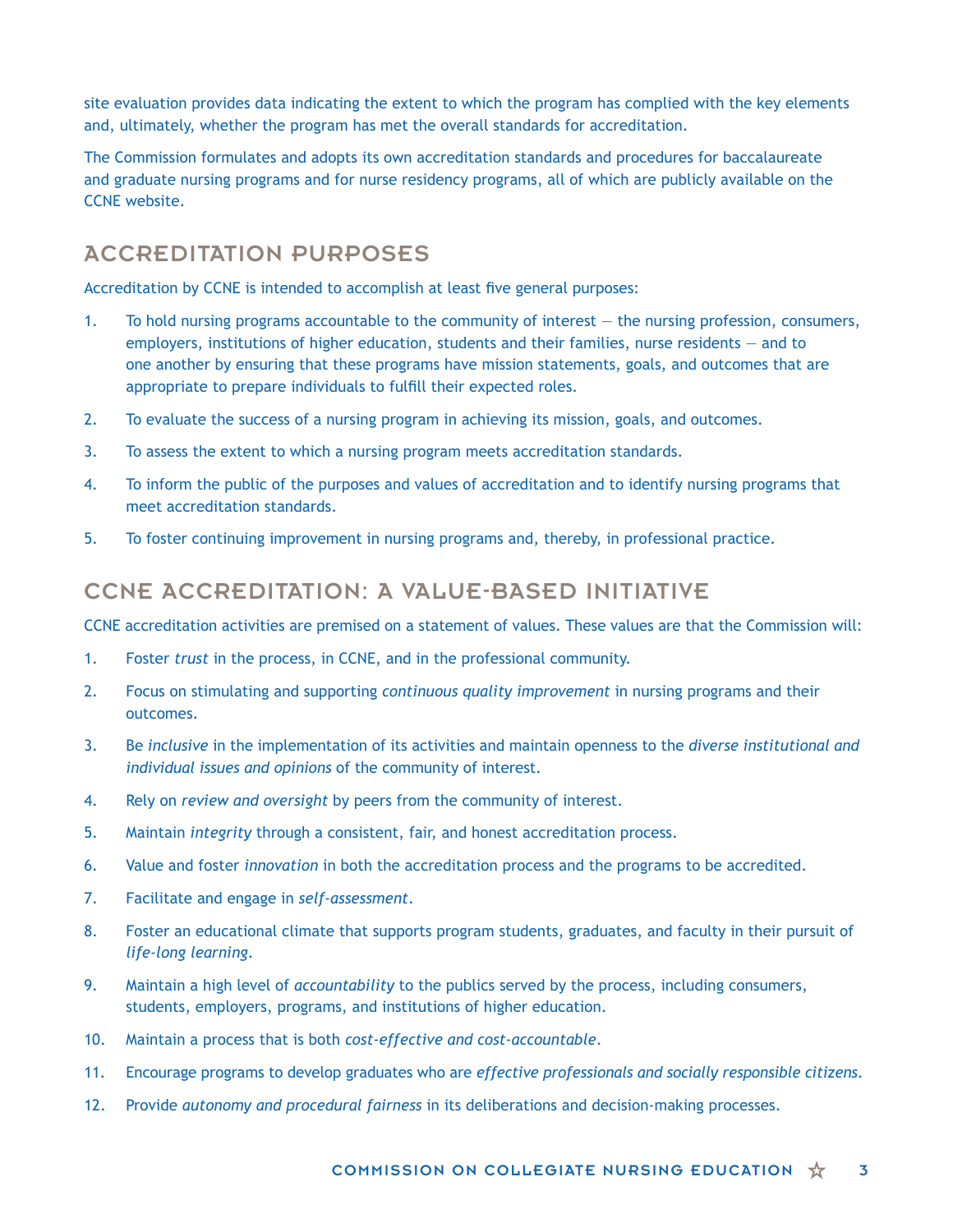# GOALS FOR ACCREDITING NURSING EDUCATION PROGRAMS

In developing the educational standards for determining accreditation of baccalaureate, master's, DNP, and post-graduate APRN certificate programs, CCNE has formulated specific premises or goals on which the standards are based. These goals include the following:

- 1. Developing and implementing accreditation standards that foster continuous improvement within nursing education programs.
- 2. Enabling the community of interest to participate in significant ways in the review, formulation, and validation of accreditation standards and policies and in determining the reliability of the accreditation process.
- 3. Establishing and implementing an evaluation and recognition process that is efficient, cost-effective, and cost-accountable.
- 4. Assessing whether nursing education programs consistently fulfill their stated missions, goals, and expected outcomes.
- 5. Ensuring that nursing education program outcomes are in accordance with the expectations of the nursing profession to adequately prepare individuals for professional practice, life-long learning, and graduate education.
- 6. Encouraging nursing education programs to pursue academic excellence through improved teaching/ learning and assessment practices and in scholarship and public service in accordance with the unique mission of the institution.
- 7. Ensuring that nursing education programs engage in self-evaluation of personnel, procedures, and services; and that they facilitate continuous improvement through planning and resource development.
- 8. Acknowledging and respecting the autonomy of institutions and the diversity of programs involved in nursing education.
- 9. Ensuring consistency, peer review, agency self-assessment, procedural fairness, confidentiality, and identification and avoidance of conflict of interest, as appropriate, in accreditation practices.
- 10. Enhancing public understanding of the functions and values inherent in nursing education accreditation.
- 11. Providing to the public an accounting of nursing education programs that are accredited and merit public approbation and support.
- 12. Working cooperatively with other agencies to minimize duplication of review processes.

### CURRICULAR INNOVATION

CCNE standards and key elements are designed to encourage innovation and experimentation in teaching and instruction. CCNE recognizes that advancements in technology have enabled programs to facilitate the educational process in ways that may complement or supplant traditional pedagogical methods.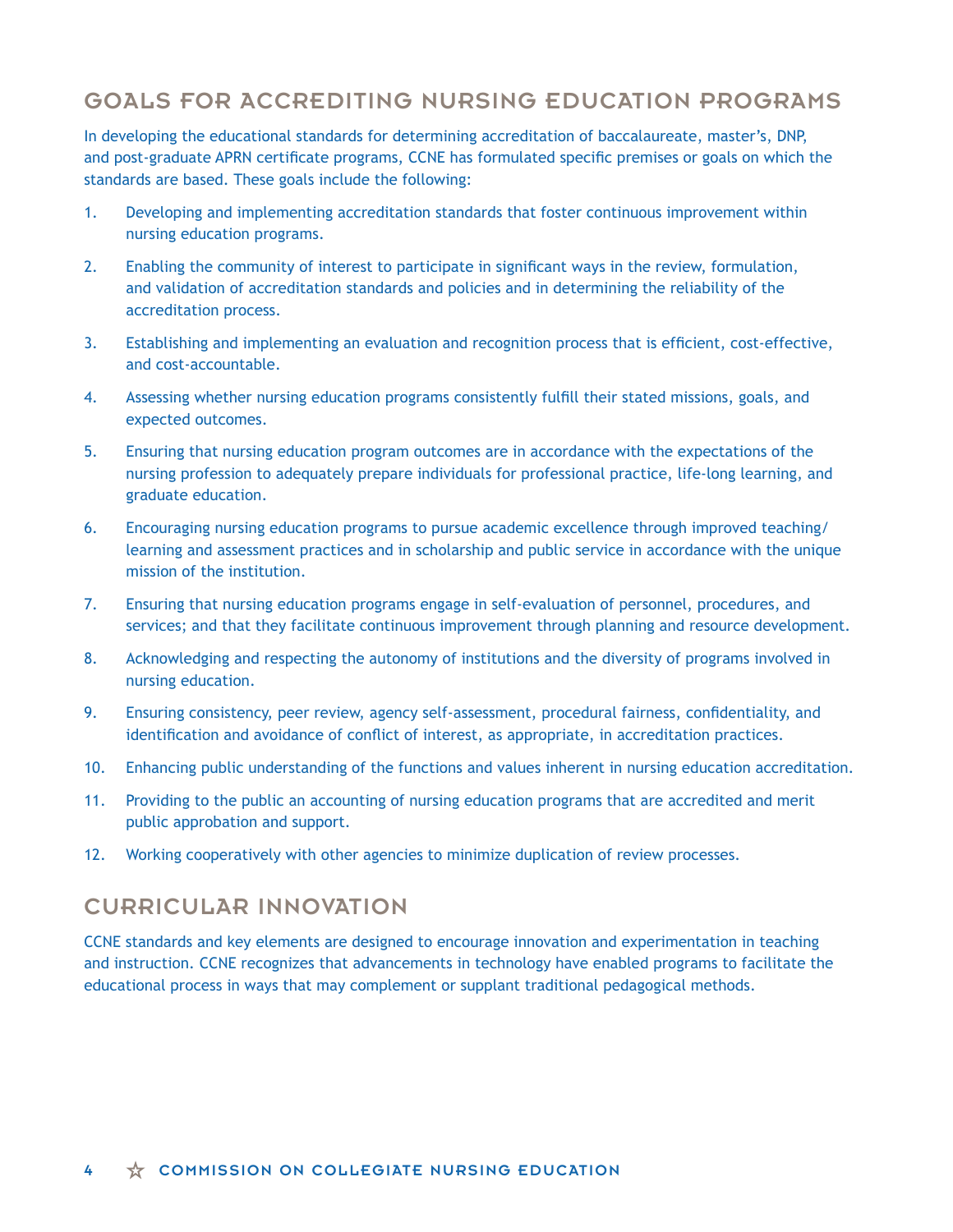# ABOUT THIS DOCUMENT

This publication describes the standards and key elements used by CCNE in the accreditation of baccalaureate, master's, DNP, and post-graduate APRN certificate programs. The standards and elements, along with the accredita baccalaureate, master's, DNP, and post-graduate APRN certificate programs. The standards and key elements, along with the accreditation procedures, serve as the basis for evaluating the quality of the educational program offered and to hold the nursing program(s) accountable to the educational community, the nursing profession, and the public. All nursing programs seeking CCNE accreditation, including those with distance education offerings, are expected to meet the accreditation standards presented in this document. The standards are written as broad statements that embrace several areas of expected institutional performance. Related to each standard is a series of key elements. Viewed together, the key elements provide an indication of whether the broader standard has been met. The key elements are considered by the evaluation team, the Accreditation Review Committee, and the Board of Commissioners in determining whether the program meets each standard. The key elements are designed to enable a broad interpretation of each standard in order to support institutional autonomy and encourage innovation while maintaining the quality of nursing programs and the integrity of the accreditation process.

Accompanying each key element is an elaboration, which is provided to assist program representatives in addressing the key element and to enhance understanding of CCNE's expectations. Following each standard is a list of supporting documentation that assists program representatives in developing self-study materials and in preparing for the on-site evaluation. Supporting documentation is included in the self-study document or provided for review on site. CCNE recognizes that reasonable alternatives exist when providing documentation to address the key elements. Supporting documentation may be provided in paper or electronic form.

At the end of this document is a glossary that defines terms and concepts used in this document.

The standards are subject to periodic review and revision. The next scheduled review of this document will include both broad and specific participation by the CCNE community of interest in the analysis and discussion of additions and deletions. Under no circumstances may the standards and key elements defined in this document supersede federal or state law.

# AT THE END OF THIS DOCUMENT IS A GLOSSARY THAT DEFINES TERMS AND CONCEPTS USED IN THIS DOCUMENT.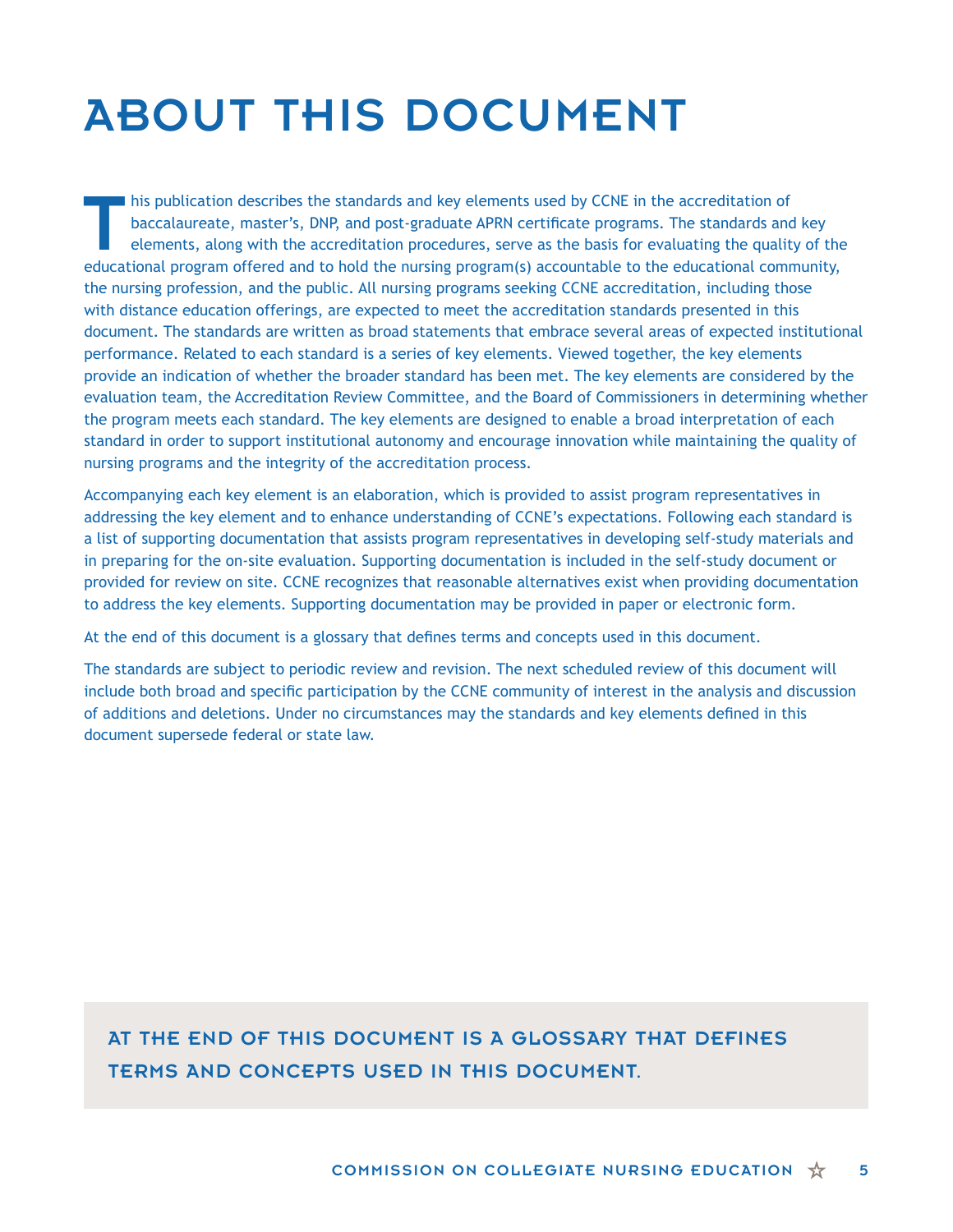# STANDARD I PROGRAM QUALITY: MISSION AND GOVERNANCE

I he mission, goals, and expected program outcomes are congruent with those of the parent institution, reflect professional nursing standards and guidelines, and consider the needs and expectations of the community of interest. Policies of the parent institution and nursing program clearly support the program's mission, goals, and expected outcomes. The faculty and students of the program are involved in the governance of the program and in the ongoing efforts to improve program quality.

# KEY ELEMENTS

- **I-A. The mission, goals, and expected program outcomes are:**
	- **• congruent with those of the parent institution; and**
	- **• reviewed periodically and revised as appropriate.**

*Elaboration: The program's mission, goals, and expected program outcomes are written and accessible to current and prospective students, faculty, and other constituents. Program outcomes include student outcomes, faculty outcomes, and other outcomes identified by the program. The mission may relate to all nursing programs offered by the nursing unit, or specific programs may have separate missions. Program goals are clearly differentiated by level when multiple degree/certificate programs exist. Expected program outcomes may be expressed as competencies, objectives, benchmarks, or other terminology congruent with institutional and program norms.*

*There is a defined process for periodic review and revision of program mission, goals, and expected program outcomes that has been implemented, as appropriate.* 

### **I-B. The mission, goals, and expected program outcomes are consistent with relevant professional nursing standards and guidelines for the preparation of nursing professionals.**

*Elaboration: The program identifies the professional nursing standards and guidelines it uses. CCNE requires*, *as appropriate, the following professional nursing standards and guidelines:*

- **•** The Essentials of Baccalaureate Education for Professional Nursing Practice *[American Association of Colleges of Nursing (AACN), 2008];*
- **•** The Essentials of Master's Education in Nursing *(AACN, 2011);*
- **•** The Essentials of Doctoral Education for Advanced Nursing Practice *(AACN, 2006); and*
- **•** Criteria for Evaluation of Nurse Practitioner Programs *[National Task Force on Quality Nurse Practitioner Education (NTF), 2016].*

*A program may select additional standards and guidelines that are current and relevant to program offerings.*

*A program preparing students for certification incorporates professional standards and guidelines appropriate to the role/area of education.*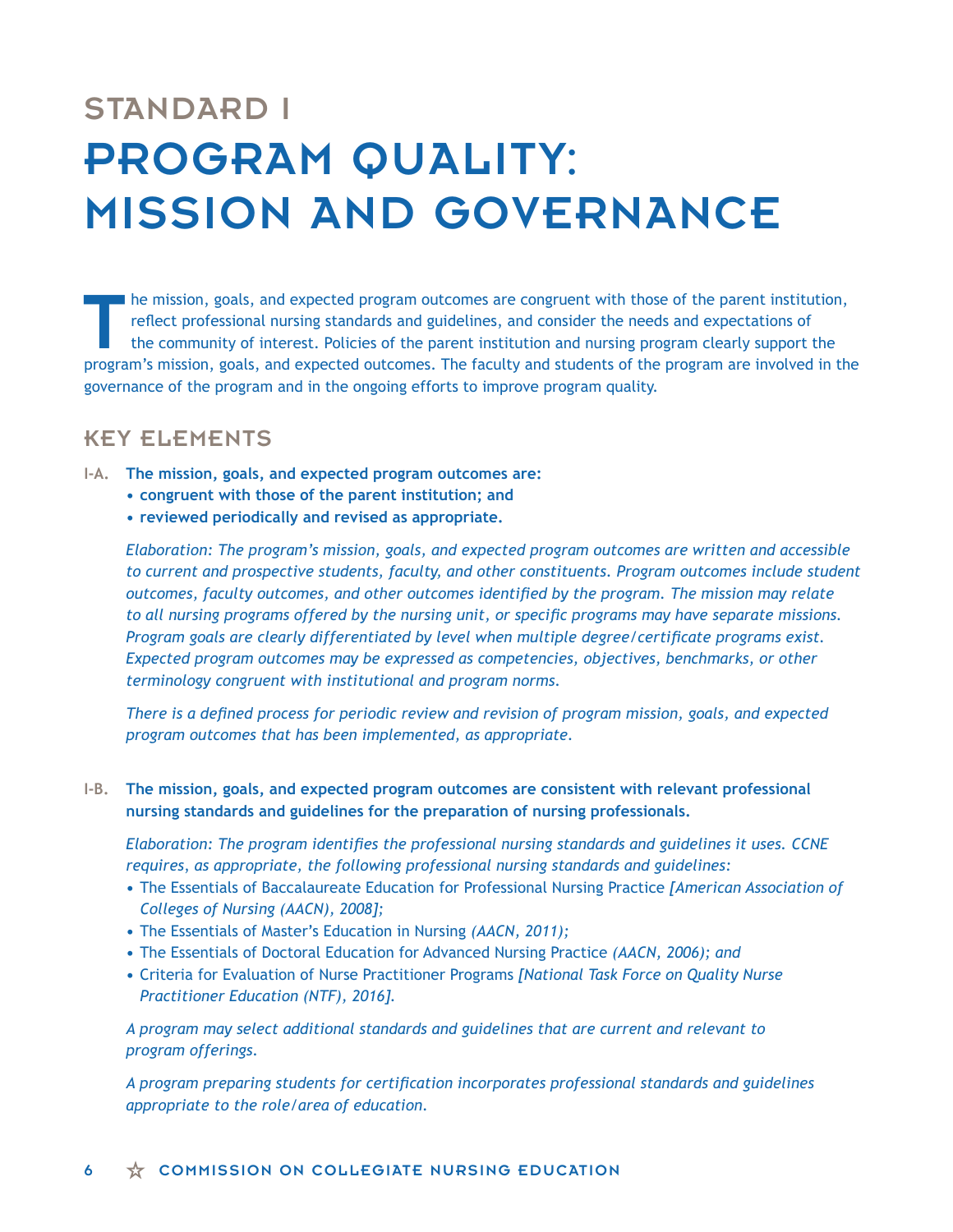*An APRN education program (degree or certificate) prepares students for one of the four APRN roles and in at least one population focus, in accordance with the Consensus Model for APRN Regulation: Licensure,* Accreditation, Certification and Education *(July 2008).*

### **I-C. The mission, goals, and expected program outcomes reflect the needs and expectations of the community of interest.**

*Elaboration: The community of interest is defined by the nursing unit. The needs and expectations of the community of interest are considered in the periodic review of the mission, goals, and expected program outcomes.* 

### **I-D. The nursing unit's expectations for faculty are written and communicated to the faculty and are congruent with institutional expectations.**

*Elaboration: Expectations for faculty are congruent with those of the parent institution. The nursing unit's expectations for faculty, whether in teaching, scholarship, service, practice, or other areas, may vary for different groups of faculty (full-time, part-time, adjunct, tenured, non-tenured, or other).* 

### **I-E. Faculty and students participate in program governance.**

*Elaboration: Roles of the faculty and students in the governance of the program, including those involved in distance education, are clearly defined and promote participation. Nursing faculty are involved in the development, review, and revision of academic program policies.*

- **I-F. Academic policies of the parent institution and the nursing program are congruent and support achievement of the mission, goals, and expected program outcomes. These policies are:**
	- **• fair and equitable;**
	- **• published and accessible; and**
	- **• reviewed and revised as necessary to foster program improvement.**

*Elaboration: Academic policies include, but are not limited to, those related to student recruitment, admission, retention, and progression. Policies are written and communicated to relevant constituencies. Policies are implemented consistently. Differences between the nursing program policies and those of the parent institution are identified and support achievement of the program's mission, goals, and expected outcomes. A defined process exists by which policies are regularly reviewed. Policy review occurs, and revisions are made as needed.*

### **I-G. The program defines and reviews formal complaints according to established policies.**

*Elaboration: The program defines what constitutes a formal complaint and maintains a record of formal complaints received. The program's definition of formal complaints includes, at a minimum, student complaints. The program's definition of formal complaints and the procedures for filing a complaint are communicated to relevant constituencies.*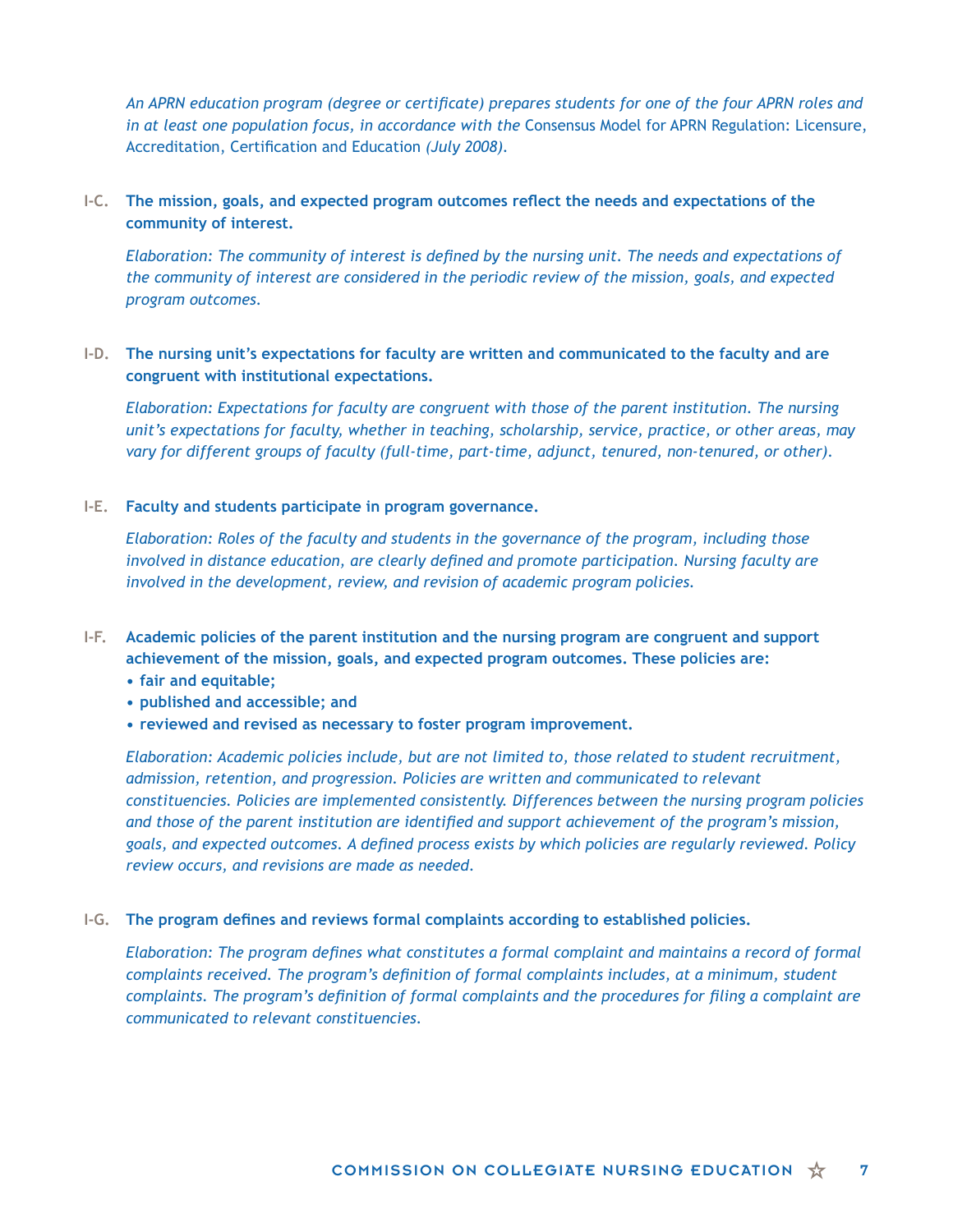### **I-H. Documents and publications are accurate. A process is used to notify constituents about changes in documents and publications.**

*Elaboration: References to the program's offerings, outcomes, accreditation/approval status, academic calendar, recruitment and admission policies, grading policies, degree/certificate completion requirements, tuition, and fees are accurate. Information regarding licensure and/or certification examinations for which graduates will be eligible is accurate. For APRN education programs, transcripts or other official documentation specify the APRN role and population focus of the graduate.1,2*

*If a program chooses to publicly disclose its CCNE accreditation status, the program uses either of the following statements:*

*"The (baccalaureate degree program in nursing/master's degree program in nursing/Doctor of Nursing Practice program and/or post-graduate APRN certificate program) at (institution) is accredited by the Commission on Collegiate Nursing Education (http://www.ccneaccreditation.org)."*

*"The (baccalaureate degree program in nursing/master's degree program in nursing/Doctor of Nursing Practice program and/or post-graduate APRN certificate program) at (institution) is accredited by the Commission on Collegiate Nursing Education, 655 K Street NW, Suite 750, Washington, DC 20001, 202-887-6791."*

# SUPPORTING DOCUMENTATION FOR STANDARD I

The supporting documentation listed below is included in the self-study document or provided for review on site. CCNE recognizes that reasonable alternatives exist when providing documentation to address the key elements.

- 1. Mission, goals, and expected program outcomes.
- 2. Copies of all professional nursing standards and guidelines used by the program. CCNE requires the following professional nursing standards and guidelines:
	- **• Baccalaureate degree programs**: *The Essentials of Baccalaureate Education for Professional Nursing Practice* (AACN, 2008).
	- **• Master's degree programs**: *The Essentials of Master's Education in Nursing* (AACN, 2011).
	- **• Doctor of Nursing Practice programs**: *The Essentials of Doctoral Education for Advanced Nursing Practice* (AACN, 2006).
	- **• Graduate degree (master's or DNP) or certificate programs preparing nurse practitioners**: *Criteria for Evaluation of Nurse Practitioner Programs* (NTF, 2016).
	- **• Graduate-entry programs**: *The Essentials of Baccalaureate Education for Professional Nursing Practice*  (AACN, 2008) and other relevant standards based on the degree outcome (e.g., *The Essentials of Master's Education in Nursing* for master's degree programs, *The Essentials of Doctoral Education for Advanced Nursing Practice* for DNP programs, and *Criteria for Evaluation of Nurse Practitioner Programs* for nurse practitioner programs).
	- **• All programs**: Any additional relevant professional nursing standards and guidelines used by the program.

<sup>&</sup>lt;sup>1</sup> Consensus Model for APRN Regulation: Licensure, Accreditation, Certification and Education (July 2008).

<sup>2</sup>  *Criteria for Evaluation of Nurse Practitioner Programs* (National Task Force on Quality Nurse Practitioner Education, 2016)*.*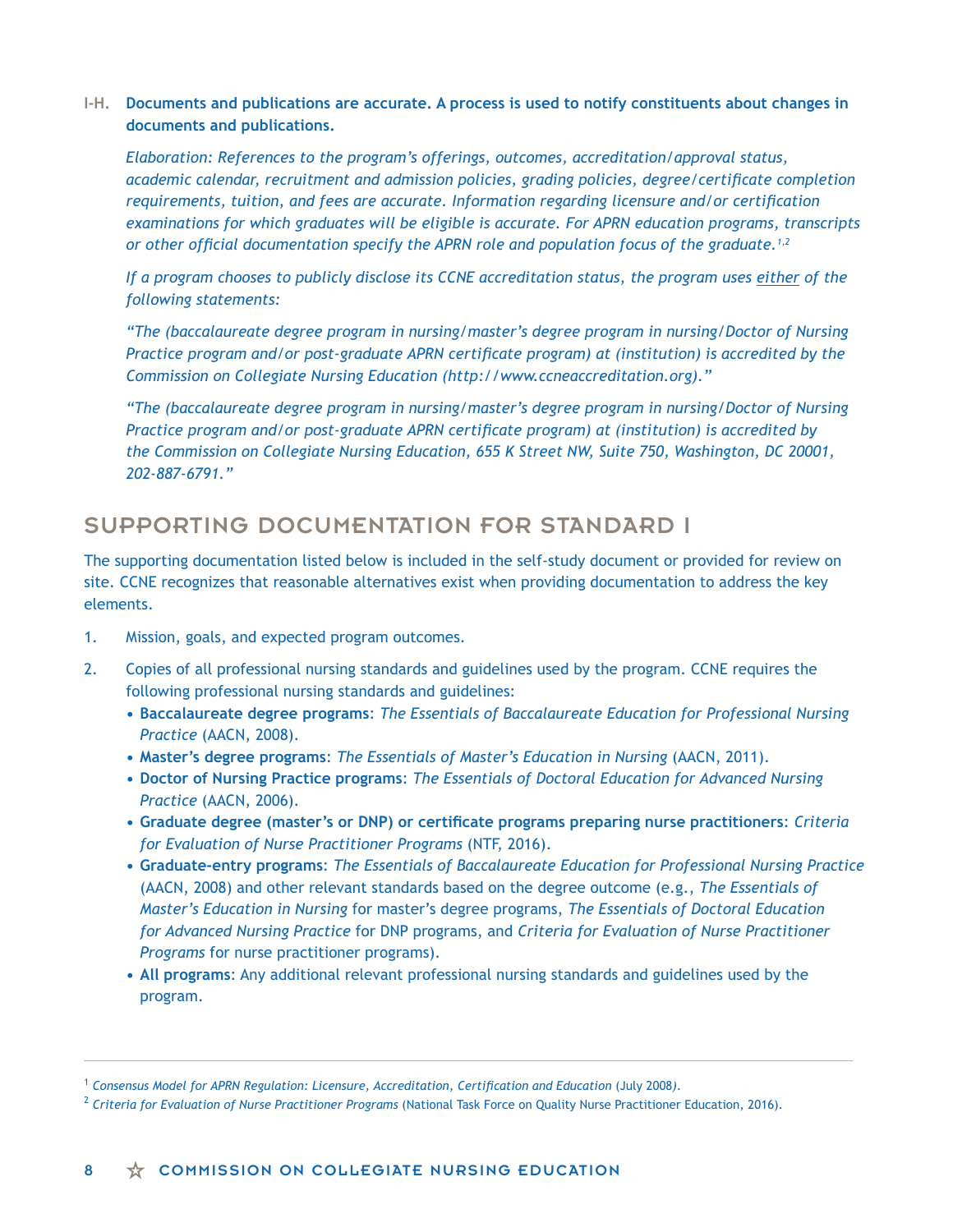- 3. For APRN education programs (degrees/certificates), evidence that transcripts or other official documentation specify the APRN role and population focus of the graduate.
- 4. Identification of the program's community of interest.
- 5. Appointment, promotion, and, when applicable, tenure policies or other documents defining faculty expectations related to teaching, scholarship, service, practice, or other areas.
- 6. Major institutional and nursing unit reports and records for the past three years, such as strategic planning documents and annual reports.
- 7. Reports submitted to and official correspondence received from applicable accrediting and regulatory agencies since the last accreditation review of the nursing program.
- 8. Catalogs, student handbooks, faculty handbooks, personnel manuals, or equivalent information, including (among other things) academic calendar, recruitment and admission policies, grading policies, and degree/post-graduate APRN certificate program completion requirements.
- 9. Program advertising and promotional materials directed at prospective students.
- 10. Documents that reflect decision-making (e.g., minutes, memoranda, reports) related to program mission and governance.
- 11. Organizational charts for the parent institution and the nursing unit.
- 12. Program policies related to formal complaints.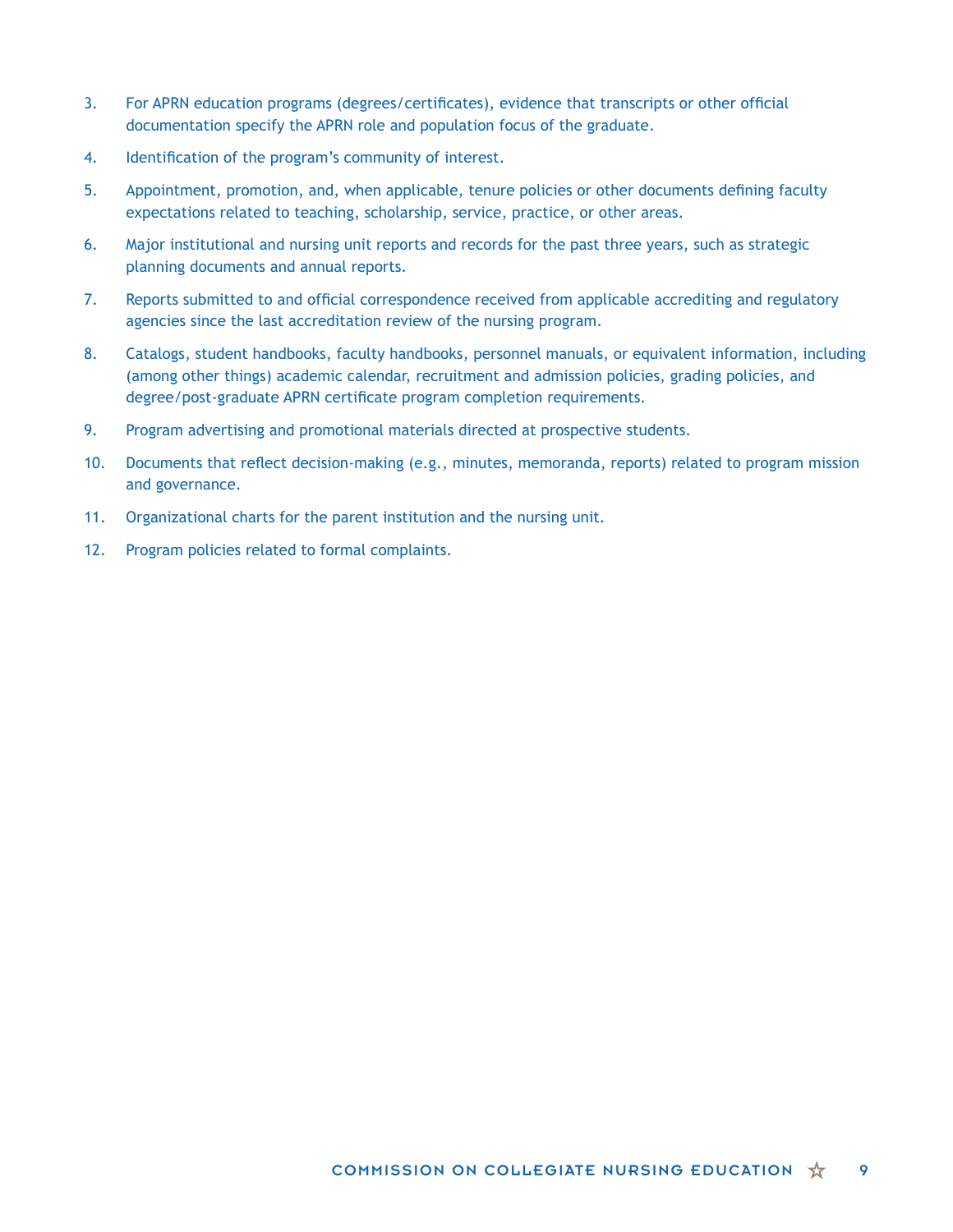# STANDARD II PROGRAM QUALITY: INSTITUTIONAL COMMITMENT AND RESOURCES

The parent institution demonstrates ongoing commitment to and support for the nursing program. The institution makes resources available to enable the program to achieve its mission, goals, and expected outcomes. The facul institution makes resources available to enable the program to achieve its mission, goals, and expected outcomes. The faculty and staff, as resources of the program, enable the achievement of the mission, goals, and expected program outcomes.

# KEY ELEMENTS

**II-A. Fiscal resources are sufficient to enable the program to fulfill its mission, goals, and expected outcomes. Adequacy of fiscal resources is reviewed periodically, and resources are modified as needed.**

*Elaboration: The budget enables achievement of the program's mission, goals, and expected outcomes. The budget supports the development, implementation, and evaluation of the program. Compensation of nursing unit personnel supports recruitment and retention of faculty and staff.* 

*A defined process is used for regular review of the adequacy of the program's fiscal resources. Review of fiscal resources occurs, and modifications are made as appropriate.*

**II-B. Physical resources and clinical sites enable the program to fulfill its mission, goals, and expected outcomes. Adequacy of physical resources and clinical sites is reviewed periodically, and resources are modified as needed.**

*Elaboration: Physical space and facilities (e.g., faculty and staff work space, classrooms, meeting areas) are sufficient and configured in ways that enable the program to achieve its mission, goals, and expected outcomes. Equipment and supplies (e.g., computing, laboratory, and teaching-learning materials) are sufficient to achieve the program's mission, goals, and expected outcomes. The program is responsible for ensuring adequate physical resources and clinical sites. Clinical sites are sufficient, appropriate, and available to achieve the program's mission, goals, and expected outcomes.* 

*A defined process is used to determine currency, availability, accessibility, and adequacy of resources (e.g., clinical simulation, laboratory, computing, supplies, and clinical sites), and modifications are made as appropriate.*

### **II-C. Academic support services are sufficient to meet program and student needs and are evaluated on a regular basis.**

*Elaboration: Academic support services, which may include library, technology, distance education support, research support, and admission and advising services, foster achievement of program*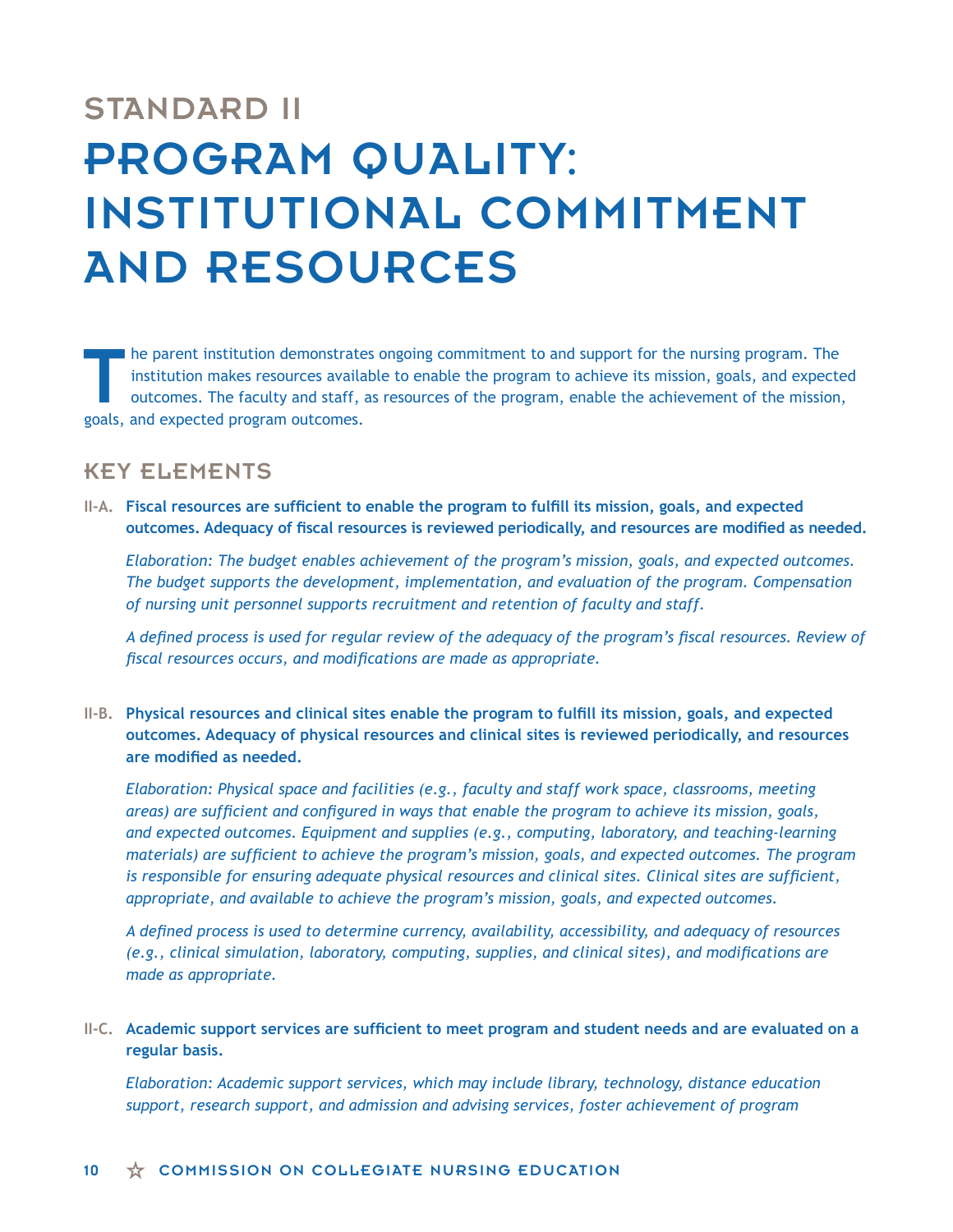*outcomes. A defined process is used for regular review of academic support services, and improvements are made as appropriate.*

- **II-D. The chief nurse administrator of the nursing unit:** 
	- **• is a registered nurse (RN);**
	- **• holds a graduate degree in nursing;**
	- **• holds a doctoral degree if the nursing unit offers a graduate program in nursing;**
	- **• is vested with the administrative authority to accomplish the mission, goals, and expected program outcomes; and**
	- **• provides effective leadership to the nursing unit in achieving its mission, goals, and expected program outcomes.**

*Elaboration: The administrative authority of the chief nurse administrator is comparable to that of chief administrators of similar units in the institution. He or she consults, as appropriate, with faculty and other communities of interest to make decisions to accomplish the mission, goals, and expected program outcomes. The chief nurse administrator is an effective leader of the nursing unit.* 

- **II-E. Faculty are:** 
	- **• sufficient in number to accomplish the mission, goals, and expected program outcomes;**
	- **• academically prepared for the areas in which they teach; and**
	- **• experientially prepared for the areas in which they teach.**

*Elaboration: The faculty (full-time, part-time, adjunct, tenured, non-tenured, or other) for each degree and post-graduate APRN certificate program are sufficient in number and qualifications to achieve the mission, goals, and expected program outcomes. The program defines faculty workloads. Faculty-tostudent ratios provide adequate supervision and evaluation and meet or exceed the requirements of regulatory agencies and professional nursing standards and guidelines.* 

*Faculty are academically prepared for the areas in which they teach. Academic preparation of faculty includes degree specialization, specialty coursework, or other preparation sufficient to address the major concepts included in courses they teach. Faculty teaching in the nursing program have a graduate degree. The program provides a justification for the use of any faculty who do not have a graduate degree.* 

*Faculty who are nurses hold current RN licensure. Faculty teaching in clinical/practicum courses are experienced in the clinical area of the course and maintain clinical expertise. Clinical expertise may be maintained through clinical practice or other avenues. Faculty teaching in advanced practice clinical courses meet certification and practice requirements as specified by the relevant regulatory and specialty bodies. Advanced practice nursing tracks are directly overseen by faculty who are nationally certified in that same population-focused area of practice in roles for which national certification is available.*

### **II-F. Preceptors (e.g., mentors, guides, coaches), if used by the program as an extension of faculty, are academically and experientially qualified for their role.**

*This key element is not applicable to a degree or certificate program that does not use preceptors.* 

*Elaboration: The roles and performance expectations for preceptors with respect to teaching, supervision, and student evaluation are:*

- *• clearly defined and communicated to preceptors;*
- *• congruent with the mission, goals, and expected student outcomes;*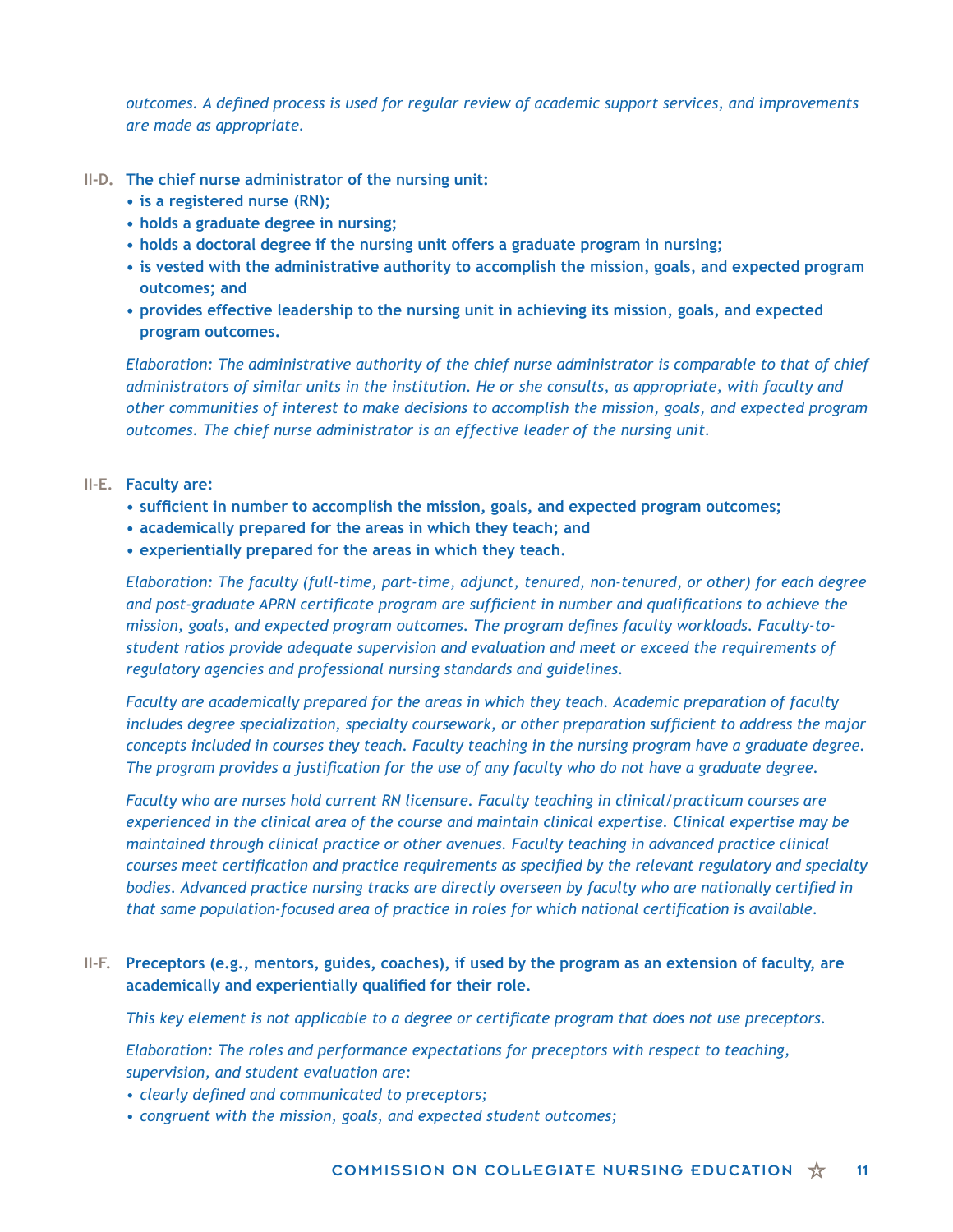- *• congruent with relevant professional nursing standards and guidelines; and*
- *• reviewed periodically and revised as appropriate.*

*Preceptors have the expertise to support student achievement of expected outcomes. The program ensures that preceptor performance meets expectations.*

**II-G. The parent institution and program provide and support an environment that encourages faculty teaching, scholarship, service, and practice in keeping with the mission, goals, and expected faculty outcomes.** 

*Elaboration: Institutional support is available to promote faculty outcomes congruent with defined expectations of the faculty role (full-time, part-time, adjunct, tenured, non-tenured, or other) and in support of the mission, goals, and expected faculty outcomes.* 

- *• Faculty have opportunities for ongoing development in teaching.*
- *• If scholarship is an expected faculty outcome, the institution provides resources to support faculty scholarship.*
- *• If service is an expected faculty outcome, expected service is clearly defined and supported.*
- *• If practice is an expected faculty outcome, opportunities are provided for faculty to maintain practice competence.*
- Institutional support ensures that currency in clinical practice is maintained for faculty in roles that *require it.*

# SUPPORTING DOCUMENTATION FOR STANDARD II

The supporting documentation listed below is included in the self-study document or provided for review on site. CCNE recognizes that reasonable alternatives exist when providing documentation to address the key elements.

- 1. Nursing unit budget for the current and previous two fiscal years.
- 2. Current curricula vitae of the chief nurse administrator and faculty.
- 3. Summary (e.g., list, narrative, table) of name, title, educational degrees with area of specialization, certification, relevant work experience, and teaching responsibilities of each faculty member and administrative officer associated with the nursing unit.
- 4. Schedule of courses for the current academic year and faculty assigned to those courses.
- 5. Policies regarding faculty workload.
- 6. Current collective bargaining agreement, if applicable.
- 7. Policies and/or procedures regarding preceptor qualifications and evaluation. Documentation of preceptor qualifications and evaluation.
- 8. Policies and/or procedures that support professional development (e.g., release time, workload reduction, funding).
- 9. Documents that reflect decision-making (e.g., minutes, memoranda, reports) related to institutional commitment and resources.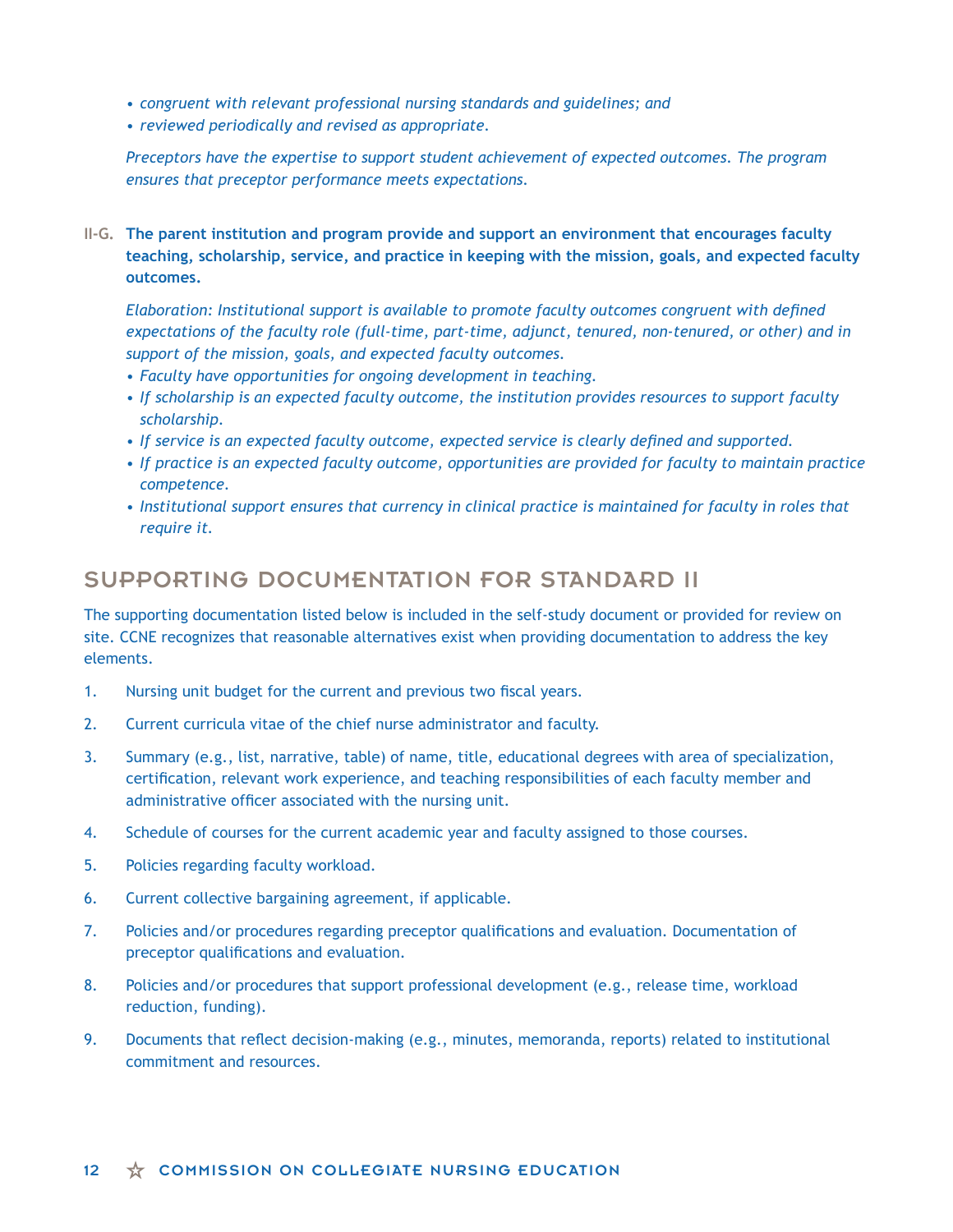# STANDARD III PROGRAM QUALITY: CURRICULUM AND TEACHING-LEARNING PRACTICES

The curriculum is developed in accordance with the program's mission, goals, and expected student<br>outcomes. The curriculum reflects professional nursing standards and guidelines and the needs and<br>expectations of the commun outcomes. The curriculum reflects professional nursing standards and guidelines and the needs and expectations of the community of interest. Teaching-learning practices are congruent with expected student outcomes. The environment for teaching-learning fosters achievement of expected student outcomes.

# KEY ELEMENTS

- **III-A. The curriculum is developed, implemented, and revised to reflect clear statements of expected student outcomes that:**
	- **• are congruent with the program's mission and goals;**
	- **• are congruent with the roles for which the program is preparing its graduates; and**
	- **• consider the needs of the program–identified community of interest.**

*Elaboration: Curricular objectives (e.g., course, unit, and/or level objectives or competencies as identified by the program) provide clear statements of expected learning that relate to student outcomes. Expected outcomes relate to the roles for which students are being prepared.* 

**III-B. Baccalaureate curricula are developed, implemented, and revised to reflect relevant professional nursing standards and guidelines, which are clearly evident within the curriculum and within the expected student outcomes (individual and aggregate). Baccalaureate program curricula incorporate**  *The Essentials of Baccalaureate Education for Professional Nursing Practice* **(AACN, 2008).**

*This key element is not applicable if the baccalaureate degree program is not under review for accreditation.*

*Elaboration: The baccalaureate degree program incorporates professional nursing standards and guidelines relevant to that program and each track offered. The program clearly demonstrates where and how content, knowledge, and skills required by identified sets of standards are incorporated into the curriculum.* 

- **III-C. Master's curricula are developed, implemented, and revised to reflect relevant professional nursing standards and guidelines, which are clearly evident within the curriculum and within the expected student outcomes (individual and aggregate).**
	- **• Master's program curricula incorporate professional standards and guidelines as appropriate.**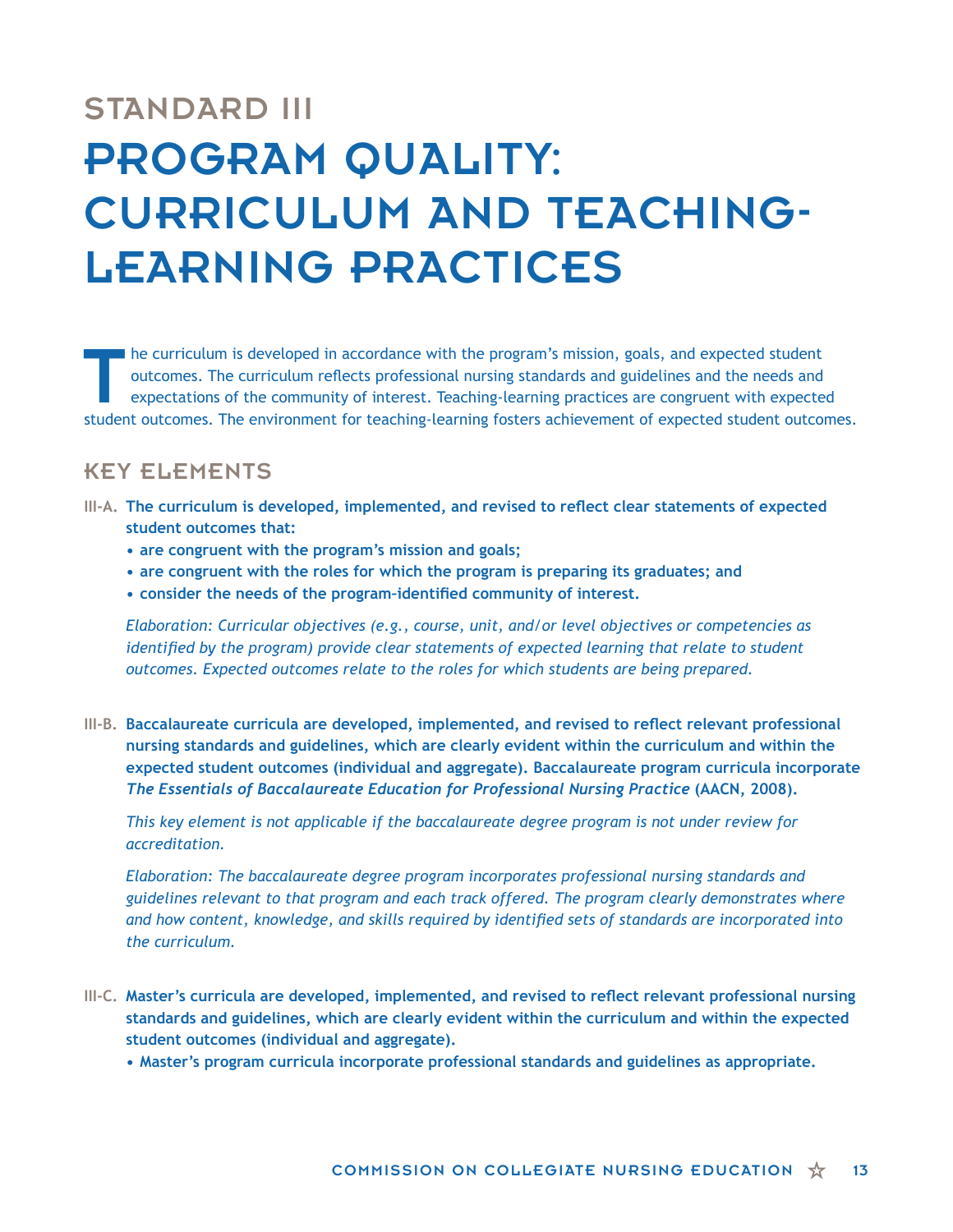- **a. All master's degree programs incorporate** *The Essentials of Master's Education in Nursing* **(AACN, 2011) and additional relevant professional standards and guidelines as identified by the program.**
- **b. All master's degree programs that prepare nurse practitioners incorporate** *Criteria for Evaluation of Nurse Practitioner Programs* **(NTF, 2016).**
- **• Graduate-entry master's program curricula incorporate** *The Essentials of Baccalaureate Education for Professional Nursing Practice* **(AACN, 2008) and appropriate graduate program standards and guidelines.**

*This key element is not applicable if the master's degree program is not under review for accreditation.*

*Elaboration: The master's degree program incorporates professional nursing standards and guidelines relevant to that program and each track offered. The program clearly demonstrates where and how content, knowledge, and skills required by identified sets of standards are incorporated into the curricula.* 

*Master's degree APRN education programs (i.e., clinical nurse specialist, nurse anesthesia, nurse midwife, and nurse practitioner) incorporate separate comprehensive graduate-level courses to address the APRN core, defined as follows:*

- *• Advanced physiology/pathophysiology, including general principles that apply across the lifespan;*
- *• Advanced health assessment, which includes assessment of all human systems, advanced assessment techniques, concepts and approaches; and*
- *• Advanced pharmacology, which includes pharmacodynamics, pharmacokinetics, and pharmacotherapeutics of all broad categories of agents.*

*Additional APRN core content specific to the role and population is integrated throughout the other role and population-focused didactic and clinical courses.* 

*Master's degree programs that have a direct care focus but are not APRN education programs (e.g., nurse educator and clinical nurse leader) incorporate graduate-level content addressing the APRN core. These programs are not required to offer this content as three separate courses.*

- **III-D. DNP curricula are developed, implemented, and revised to reflect relevant professional nursing standards and guidelines, which are clearly evident within the curriculum and within the expected student outcomes (individual and aggregate).**
	- **• DNP program curricula incorporate professional standards and guidelines as appropriate.**
	- **a. All DNP programs incorporate** *The Essentials of Doctoral Education for Advanced Nursing Practice* **(AACN, 2006) and additional relevant professional standards and guidelines if identified by the program.**
	- **b. All DNP programs that prepare nurse practitioners incorporate** *Criteria for Evaluation of Nurse Practitioner Programs* **(NTF, 2016).**
	- **• Graduate-entry DNP program curricula incorporate** *The Essentials of Baccalaureate Education for Professional Nursing Practice* **(AACN, 2008) and appropriate graduate program standards and guidelines.**

*This key element is not applicable if the DNP program is not under review for accreditation.* 

*Elaboration: The DNP program incorporates professional nursing standards and guidelines relevant to that program and each track offered. The program clearly demonstrates where and how content, knowledge, and skills required by identified sets of standards are incorporated into the curricula.*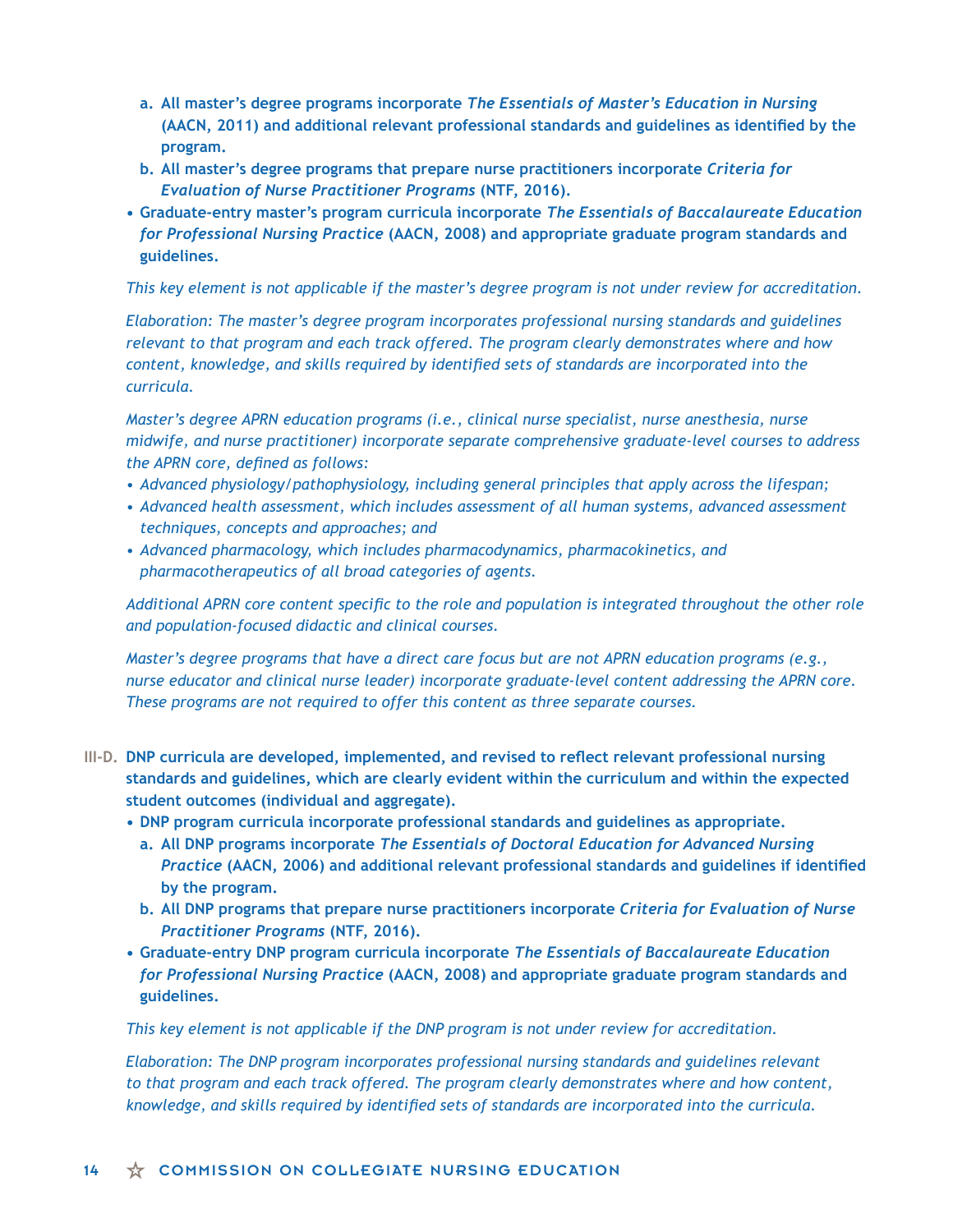*DNP APRN education programs (i.e., clinical nurse specialist, nurse anesthesia, nurse midwife, and nurse practitioner) incorporate separate comprehensive graduate-level courses to address the APRN core, defined as follows:*

- *• Advanced physiology/pathophysiology, including general principles that apply across the lifespan;*
- *• Advanced health assessment, which includes assessment of all human systems, advanced assessment techniques, concepts and approaches; and*
- *• Advanced pharmacology, which includes pharmacodynamics, pharmacokinetics, and pharmacotherapeutics of all broad categories of agents.*

*Additional APRN core content specific to the role and population is integrated throughout the other role and population-focused didactic and clinical courses.* 

*Separate courses in advanced physiology/pathophysiology, advanced health assessment, and advanced pharmacology are not required for students enrolled in post-master's DNP programs who hold current national certification as advanced practice nurses, unless the program deems this necessary.*

**III-E. Post-graduate APRN certificate program curricula are developed, implemented, and revised to reflect relevant professional nursing standards and guidelines, which are clearly evident within the curriculum and within the expected student outcomes (individual and aggregate). Post-graduate APRN certificate programs that prepare nurse practitioners incorporate** *Criteria for Evaluation of Nurse Practitioner Programs* **(NTF, 2016).**

*This key element is not applicable if the post-graduate APRN certificate program is not under review for accreditation.*

*Elaboration: The post-graduate APRN certificate program incorporates professional nursing standards and guidelines relevant to that program and each track offered. The program clearly demonstrates where and how content, knowledge, and skills required by identified sets of standards are incorporated into the curricula.* 

*APRN education programs (i.e., clinical nurse specialist, nurse anesthesia, nurse midwife, and nurse practitioner) incorporate separate comprehensive graduate-level courses to address the APRN core, defined as follows:*

- *• Advanced physiology/pathophysiology, including general principles that apply across the lifespan;*
- *• Advanced health assessment, which includes assessment of all human systems, advanced assessment techniques, concepts and approaches; and*
- *• Advanced pharmacology, which includes pharmacodynamics, pharmacokinetics, and pharmacotherapeutics of all broad categories of agents.*

*Additional APRN core content specific to the role and population is integrated throughout the other role- and population-focused didactic and clinical courses.* 

*Separate courses in advanced physiology/pathophysiology, advanced health assessment, and advanced pharmacology are not required for certificate students who have already completed such courses, unless the program deems this necessary.*

- **III-F. The curriculum is logically structured to achieve expected student outcomes.**
	- **• Baccalaureate curricula build on a foundation of the arts, sciences, and humanities.**
	- **• Master's curricula build on a foundation comparable to baccalaureate-level nursing knowledge.**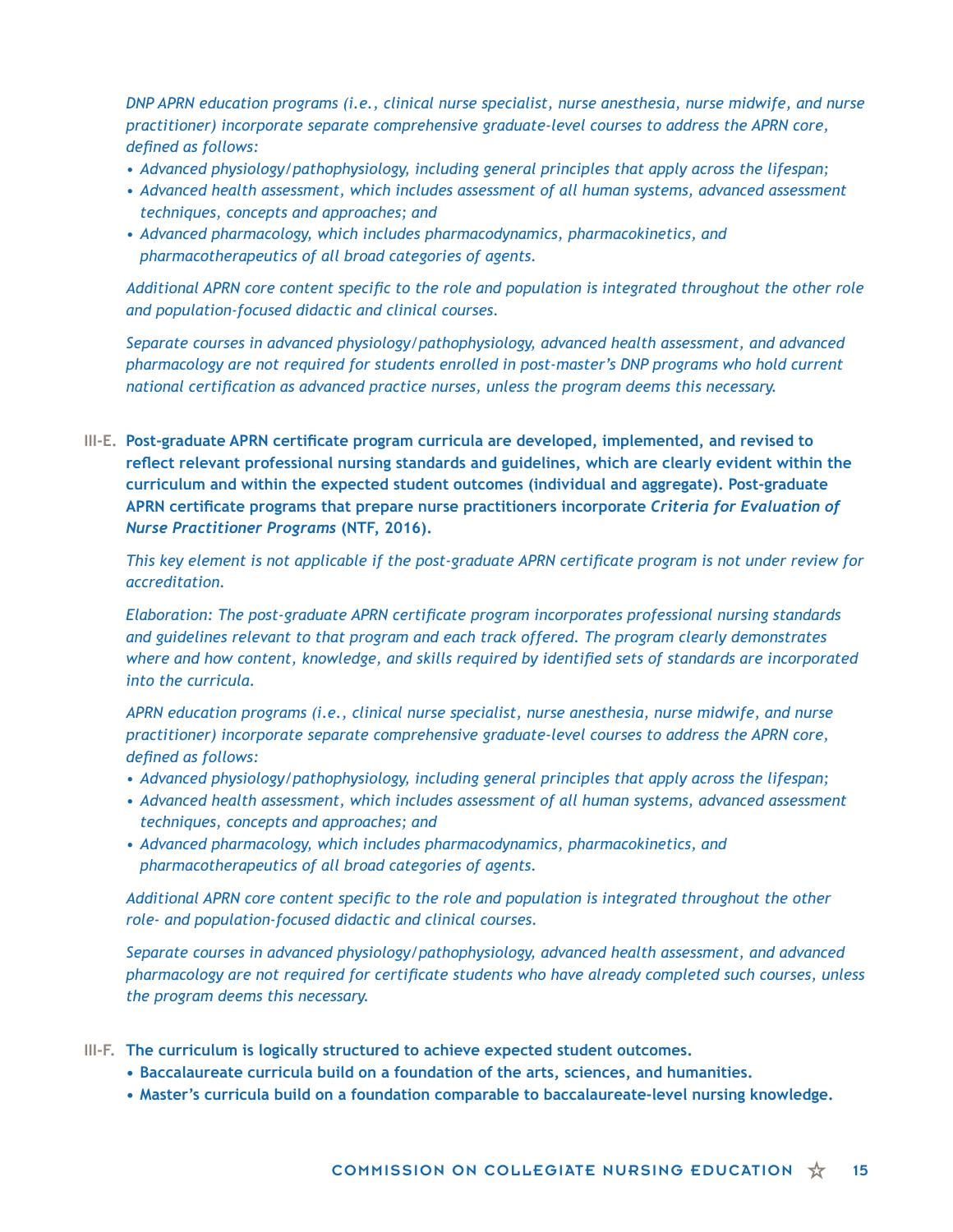- **• DNP curricula build on a baccalaureate and/or master's foundation, depending on the level of entry of the student.**
- **• Post-graduate APRN certificate programs build on graduate-level nursing competencies and knowledge base.**

*Elaboration: Baccalaureate degree programs demonstrate that knowledge from courses in the arts, sciences, and humanities is incorporated into nursing practice. Graduate-entry programs in nursing incorporate the generalist knowledge common to baccalaureate nursing education as delineated in* The Essentials of Baccalaureate Education for Professional Nursing Practice *(AACN, 2008) as well as advanced nursing knowledge.* 

*Graduate programs are clearly based on a foundation comparable to a baccalaureate degree in nursing. Graduate programs delineate how students who do not have a baccalaureate degree in nursing acquire the knowledge and competencies comparable to baccalaureate education in nursing as a foundation for advanced nursing education. Programs that move students from basic nursing preparation (e.g., associate degree or diploma education) to a graduate degree demonstrate how these students acquire the baccalaureate-level knowledge and competencies delineated in* The Essentials of Baccalaureate Education for Professional Nursing Practice *(AACN, 2008), even if they do not award a baccalaureate degree in nursing in addition to the graduate degree.* 

*DNP programs, whether post-baccalaureate or post-master's, demonstrate how students acquire the doctoral-level knowledge and competencies delineated in* The Essentials of Doctoral Education for Advanced Nursing Practice *(AACN, 2006). If the program awards the master's degree as part of the DNP program, the program demonstrates how students acquire the master's-level knowledge and competencies delineated in* The Essentials of Master's Education in Nursing *(AACN, 2011) and, if applicable,* Criteria for Evaluation of Nurse Practitioner Programs *(NTF, 2016).*

*The program provides a rationale for the sequence of the curriculum for each program.* 

### **III-G. Teaching-learning practices:**

- **• support the achievement of expected student outcomes;**
- **• consider the needs and expectations of the identified community of interest; and**
- **• expose students to individuals with diverse life experiences, perspectives, and backgrounds.**

*Elaboration: Teaching-learning practices (e.g., simulation, lecture, flipped classroom, case studies) in all environments (e.g., virtual, classroom, clinical experiences, distance education, laboratory) support achievement of expected student outcomes identified in course, unit, and/or level objectives.* 

*Teaching-learning practices are appropriate to the student population (e.g., adult learners, second*language students, students in a post-graduate APRN certificate program), consider the needs of the *program-identified community of interest, and broaden student perspectives.* 

- **III-H. The curriculum includes planned clinical practice experiences that:**
	- **• enable students to integrate new knowledge and demonstrate attainment of program outcomes;**
	- **• foster interprofessional collaborative practice; and**
	- **• are evaluated by faculty.**

*Elaboration: To prepare students for a practice profession, each track in each degree program and each track in the post-graduate APRN certificate program affords students the opportunity to develop*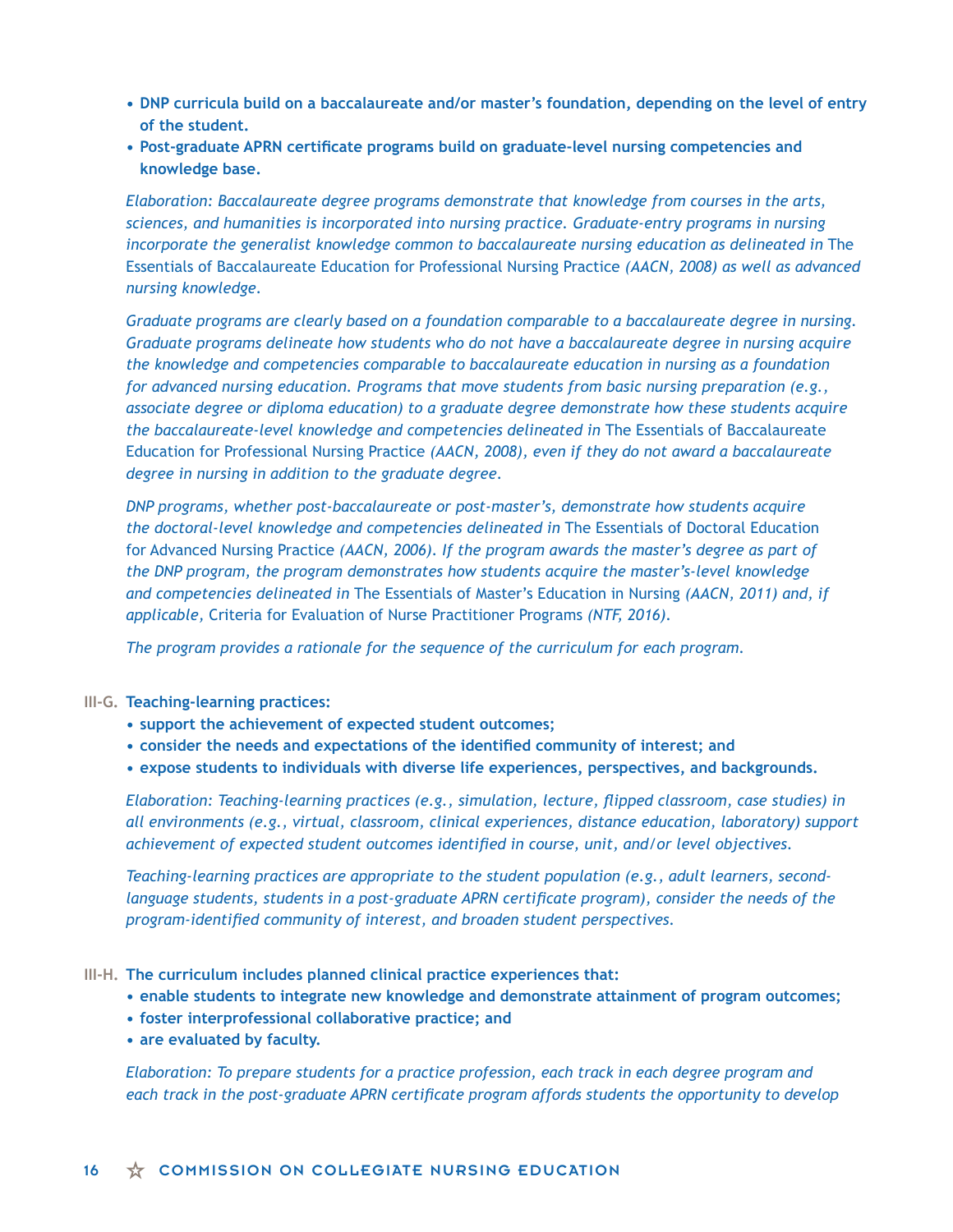*professional competencies and to integrate new knowledge in practice settings aligned to the educational preparation. Clinical practice experiences include opportunities for interprofessional collaboration. Clinical practice experiences are provided for students in all programs, including those with distance education offerings. Clinical practice experiences align with student and program outcomes. These experiences are planned, implemented, and evaluated to ensure students are competent to function as members of interprofessional teams at the level for which they are being prepared.*

*Programs that have a direct care focus (including, but not limited to, post-licensure baccalaureate and nurse educator tracks) provide direct care experiences designed to advance the knowledge and expertise of students in a clinical area of practice.* 

### **III-I. Individual student performance is evaluated by the faculty and reflects achievement of expected student outcomes. Evaluation policies and procedures for individual student performance are defined and consistently applied.**

*Elaboration: Evaluation of student performance is consistent with expected student outcomes. Grading criteria are clearly defined for each course, communicated to students, and applied consistently. Processes exist by which the evaluation of individual student performance is communicated to students. In instances where preceptors facilitate students' clinical learning experiences, faculty may seek input from preceptors regarding student performance, but ultimately faculty are responsible for evaluation of individual student outcomes. The requirement for evaluation of student clinical performance by qualified faculty applies to all students in all programs. Faculty evaluation of student clinical performance may be accomplished through a variety of mechanisms.*

**III-J. The curriculum and teaching-learning practices are evaluated at regularly scheduled intervals, and evaluation data are used to foster ongoing improvement.**

*Elaboration: Faculty use data from faculty and student evaluation of teaching-learning practices to inform decisions that facilitate the achievement of student outcomes. Such evaluation activities may be formal or informal, formative or summative. The curriculum is regularly evaluated by faculty and revised as appropriate.* 

### SUPPORTING DOCUMENTATION FOR STANDARD III

The supporting documentation listed below is included in the self-study document or provided for review on site. CCNE recognizes that reasonable alternatives exist when providing documentation to address the key elements.

- 1. Evidence that faculty participate in the development, implementation, and revision of curricula.
- 2. Course syllabi for all courses included in the curricula.
- 3. Examples of course content and/or assignments reflecting incorporation of professional nursing standards and guidelines in the curriculum.
- 4. Evidence that APRN education programs incorporate separate comprehensive graduate-level courses to address the APRN core.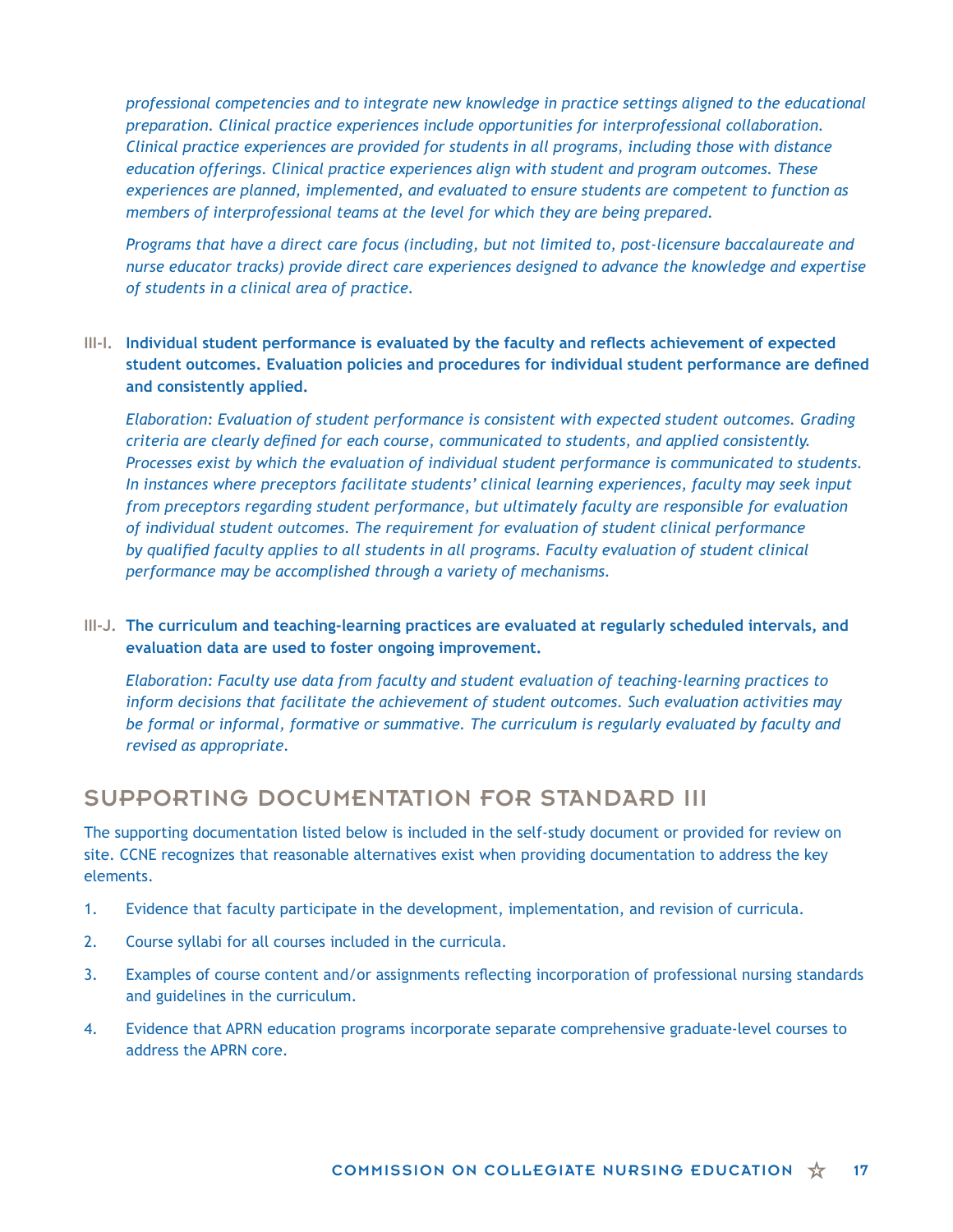- 5. Evidence that graduate-level content related to the APRN core is taught in master's degree programs that have a direct care focus (e.g., nurse educator and clinical nurse leader).
- 6. The program of study/curricular plan for each track/program under review.
- 7. Examples of student work reflecting student learning outcomes (both didactic and clinical).
- 8. Examples of clinical practice experiences that prepare students for interprofessional collaborative practice.
- 9. Evidence of direct care clinical experiences for all programs/tracks preparing students for a direct care role (including, but not limited to, post-licensure baccalaureate and nurse educator tracks).
- 10. Current affiliation agreements with institutions at which student instruction occurs.
- 11. Examples of student performance evaluations (didactic and clinical), including evaluation tools (e.g., exams, quizzes, projects, presentations).
- 12. Documentation that faculty are responsible for grading all courses and clinical experiences.
- 13. Examples of tools for curriculum assessment (e.g., end-of-course and faculty evaluations, student and faculty evaluations of clinical experiences).
- 14. Documents (e.g., minutes, memoranda, reports) that demonstrate data analysis of student and/or faculty evaluations to support ongoing improvement of curriculum and teaching-learning practices.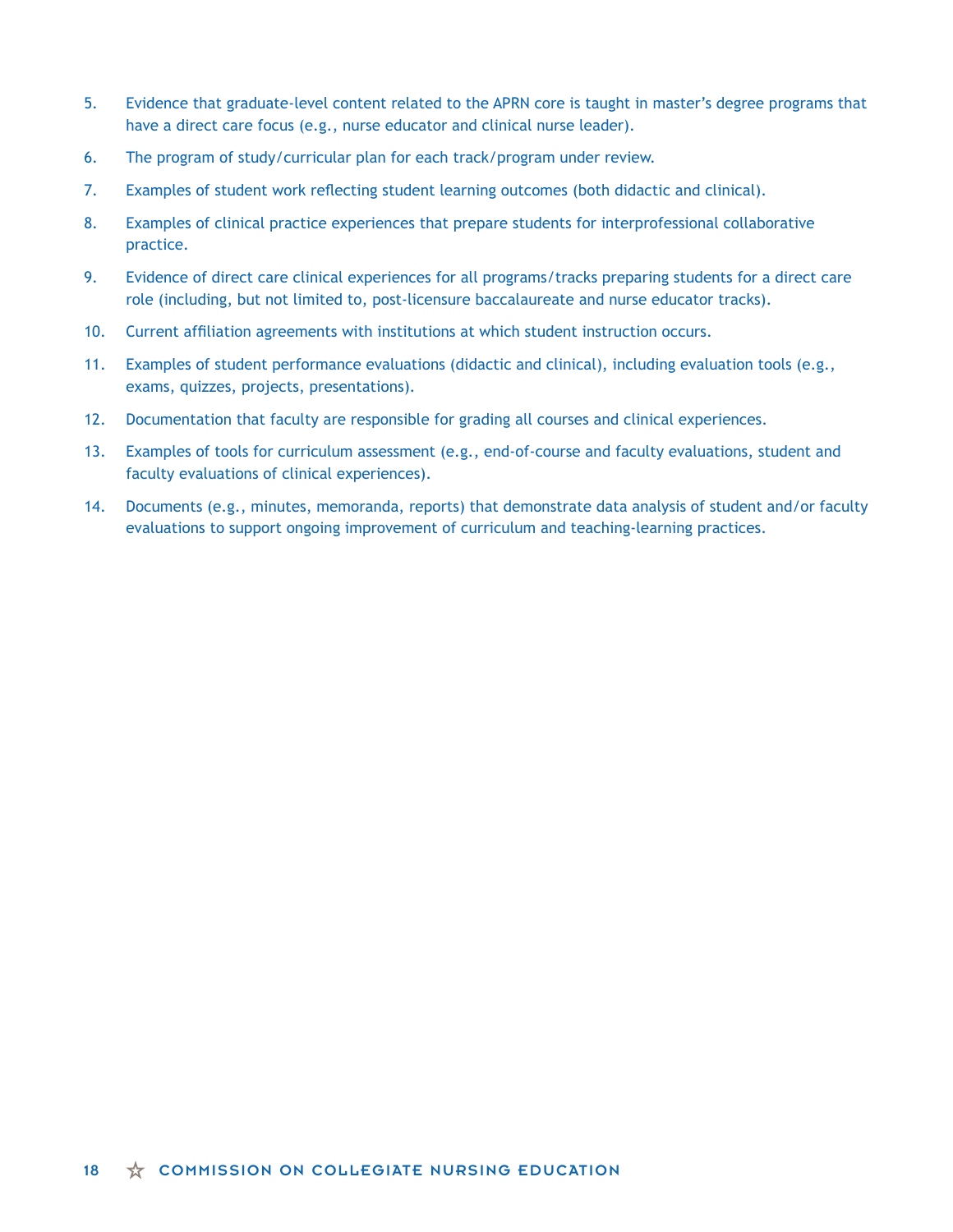# STANDARD IV PROGRAM EFFECTIVENESS: ASSESSMENT AND ACHIEVEMENT OF PROGRAM OUTCOMES

The program is effective in fulfilling its mission and goals as evidenced by achieving expected program outcomes. Program outcomes include student outcomes, faculty outcomes, and other outcomes identified by the program. D outcomes. Program outcomes include student outcomes, faculty outcomes, and other outcomes identified by the program. Data on program effectiveness are used to foster ongoing program improvement.

# KEY ELEMENTS

### **IV-A. A systematic process is used to determine program effectiveness.**

*Elaboration: The program (baccalaureate, master's, DNP, and/or post-graduate APRN certificate) uses a systematic process to obtain relevant data to determine program effectiveness. The process:*

- *• is written, is ongoing, and exists to determine achievement of program outcomes;*
- *• is comprehensive (i.e., includes completion, licensure, certification, and employment rates, as required by the U.S. Department of Education; faculty outcomes; and other program outcomes);*
- *• identifies which quantitative and/or qualitative data are collected to assess achievement of the program outcomes;*
- *• includes timelines for data collection, review of expected and actual outcomes, and analysis; and*
- *• is periodically reviewed and revised as appropriate.*

### **IV-B. Program completion rates demonstrate program effectiveness.**

*This key element is not applicable to a degree or certificate program that does not yet have individuals who have completed the program.* 

*Elaboration: The program (baccalaureate, master's, DNP, and/or post-graduate APRN certificate) demonstrates achievement of required program outcomes regarding completion in any one of the following ways:*

- *• the completion rate for the most recent calendar year (January 1 through December 31) is 70% or higher;*
- *• the completion rate is 70% or higher over the three most recent calendar years;*
- *• the completion rate is 70% or higher for the most recent calendar year when excluding students who have identified factors such as family obligations, relocation, financial barriers, and decisions to change major or to transfer to another institution of higher education; or*
- **•** *the completion rate is 70% or higher over the three most recent calendar years when excluding students who have identified factors such as family obligations, relocation, financial barriers, and decisions to change major or to transfer to another institution of higher education.*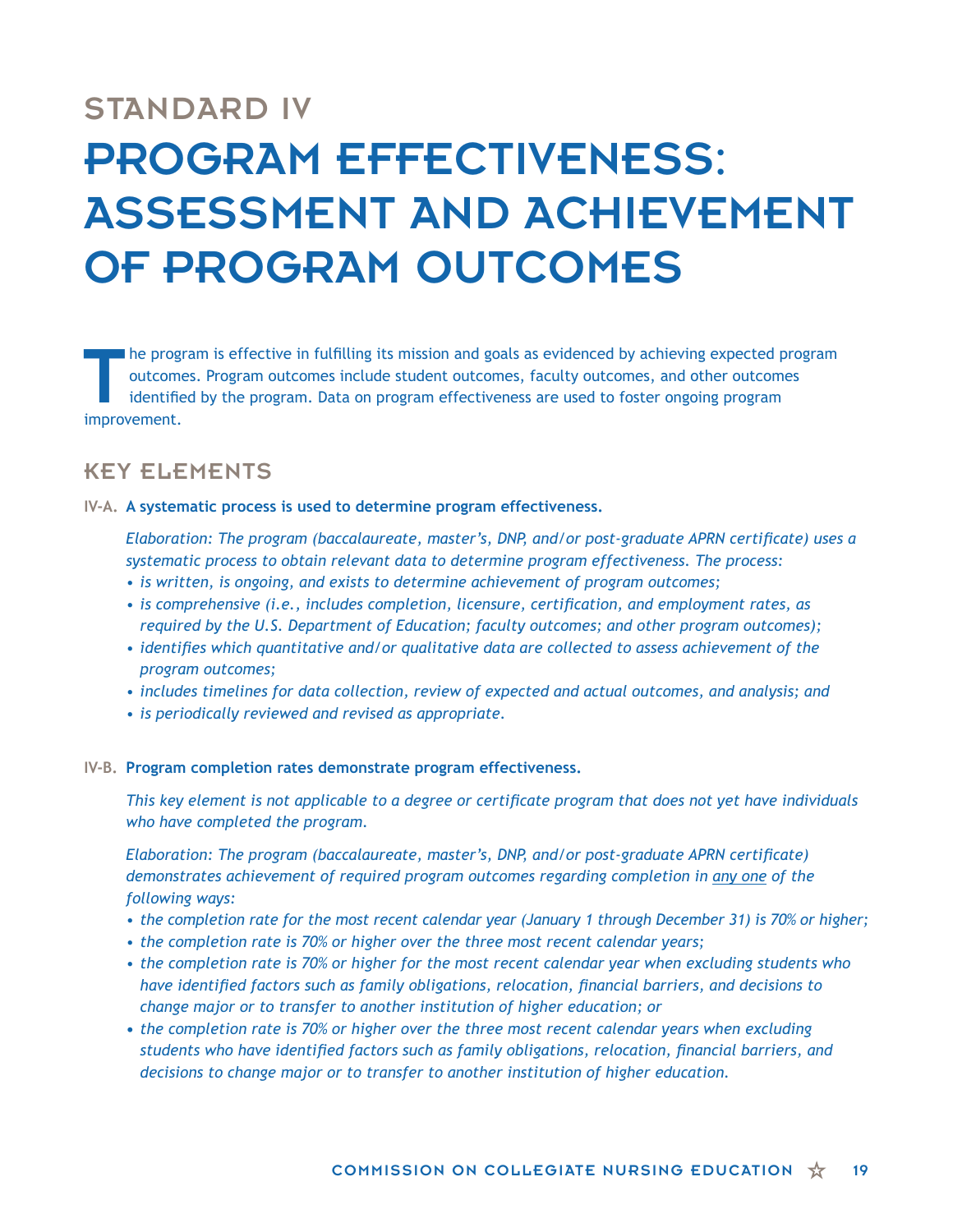*The program identifies the cohort(s), specifies the entry point, and defines the time period to completion, each of which may vary by track; however, the program provides the completion rate for the overall degree/certificate program. The program describes the formula it uses to calculate the completion rate. The program identifies the factors used and the number of students excluded if some students are excluded from the calculation.*

#### **IV-C. Licensure pass rates demonstrate program effectiveness.**

*This key element is not applicable to a program that does not prepare individuals for licensure examinations or does not yet have individuals who have taken licensure examinations.* 

*Elaboration: Programs with a pre-licensure track demonstrate achievement of required program outcomes regarding licensure. The program demonstrates that it meets the licensure pass rate of 80% in any one of the following ways:*

- *• the NCLEX-RN® pass rate for each campus/site and track is 80% or higher for first-time takers for the most recent calendar year (January 1 through December 31);*
- *• the pass rate for each campus/site and track is 80% or higher for all takers (first-time and repeaters who pass) for the most recent calendar year;*
- *• the pass rate for each campus/site and track is 80% or higher for all first-time takers over the three most recent calendar years; or*
- *• the pass rate for each campus/site and track is 80% or higher for all takers (first-time and repeaters who pass) over the three most recent calendar years.*

*For each campus/site and track, identify which of the above options was used to calculate the pass rate.*

### **IV-D. Certification pass rates demonstrate program effectiveness.**

*This key element is not applicable to a degree or certificate program that does not prepare individuals for certification examinations or does not yet have individuals who have taken certification examinations.* 

*Elaboration: The master's, DNP, and post-graduate APRN certificate programs demonstrate achievement of required program outcomes regarding certification. For programs that prepare students for certification, certification pass rates are obtained and reported for those completers taking each examination, even when national certification is not required to practice in a particular state.*

*For programs that prepare students for certification, data are provided regarding the number of completers taking each certification examination and the number that passed. A program is required to provide these data regardless of the number of test takers.*

*A program that prepares students for certification demonstrates that it meets the certification pass rate of 80%, for each examination, in any one of the following ways:*

- *• the pass rate for each certification examination is 80% or higher for first-time takers for the most recent calendar year (January 1 through December 31);*
- *• the pass rate for each certification examination is 80% or higher for all takers (first-time and repeaters who pass) for the most recent calendar year;*
- *• the pass rate for each certification examination is 80% or higher for all first-time takers over the three most recent calendar years; or*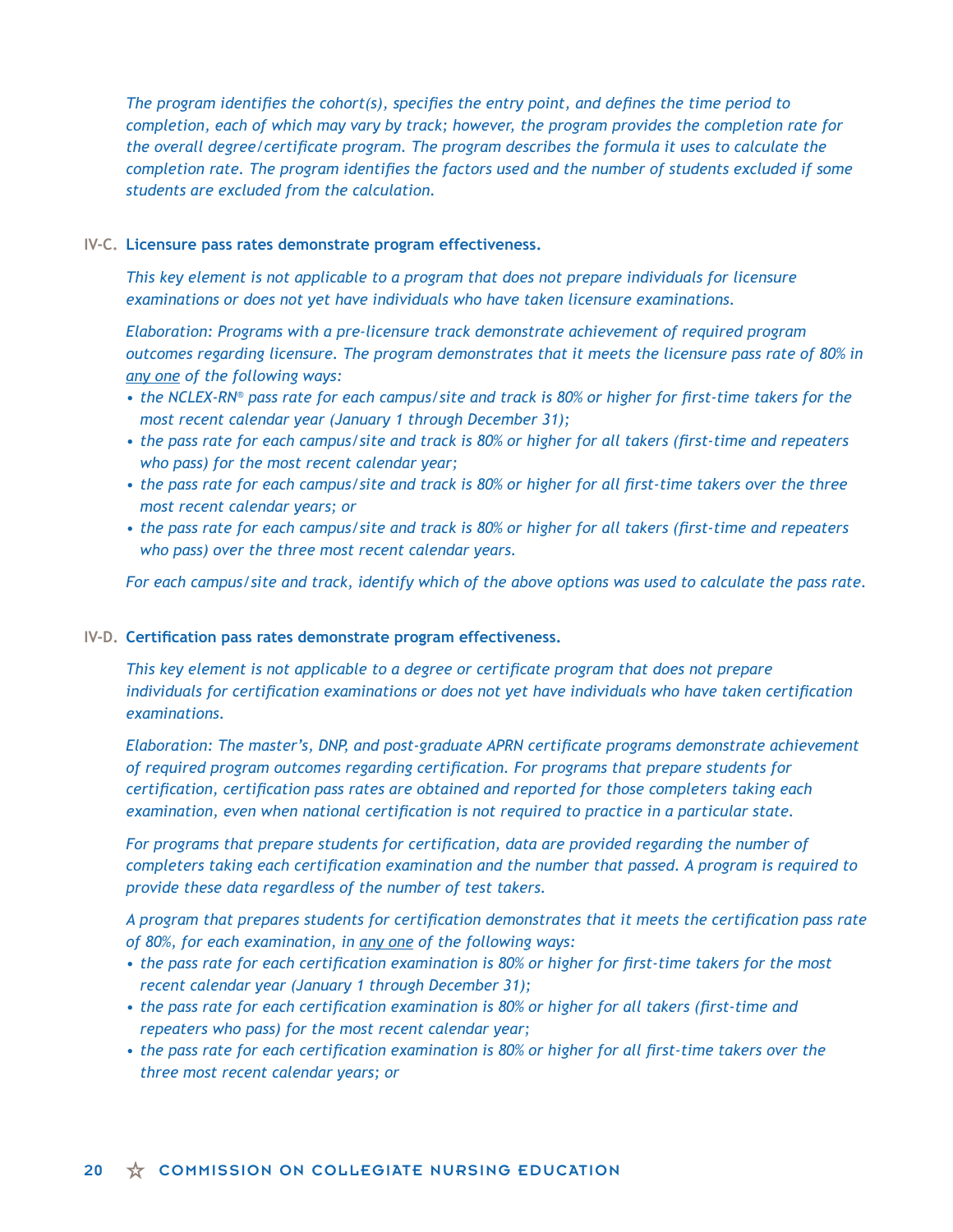*• the pass rate for each certification examination is 80% or higher for all takers (first-time and repeaters who pass) over the three most recent calendar years.*

*The program identifies which of the above options was used to calculate the pass rate. The program provides certification pass rate data for each examination but, when calculating the pass rate described above, may combine certification pass rate data for multiple examinations relating to the same role and population.*

### **IV-E. Employment rates demonstrate program effectiveness.**

*This key element is not applicable to a degree or certificate program that does not yet have individuals who have completed the program.* 

*Elaboration: The program demonstrates achievement of required outcomes regarding employment rates.*

- *• The employment rate is provided separately for each degree program (baccalaureate, master's, and DNP) and the post-graduate APRN certificate program.*
- *• Data are collected within 12 months of program completion. Specifically, employment data are collected at the time of program completion or at any time within 12 months of program completion.*
- *• The employment rate is 70% or higher. However, if the employment rate is less than 70%, the employment rate is 70% or higher when excluding graduates who have elected not to be employed.*

### **IV-F. Data regarding completion, licensure, certification, and employment rates are used, as appropriate, to foster ongoing program improvement.**

*This key element is applicable if one or more of the following key elements is applicable: Key Element IV-B (completion), Key Element IV-C (licensure), Key Element IV-D (certification), and Key Element IV-E (employment).* 

*Elaboration: The program uses outcome data (completion, licensure, certification, and employment) for improvement.*

- *• Discrepancies between actual and CCNE expected outcomes (program completion rates 70%, licensure pass rates 80%, certification pass rates 80%, employment rates 70%) inform areas for improvement.*
- *• Changes to the program to foster improvement and achievement of program outcomes, as appropriate, are deliberate, ongoing, and analyzed for effectiveness.*
- *• Faculty are engaged in the program improvement process.*

### **IV-G. Aggregate faculty outcomes demonstrate program effectiveness.**

*Elaboration: The program demonstrates achievement of expected faculty outcomes. In order to demonstrate program effectiveness, outcomes are consistent with and contribute to achievement of the program's mission and goals and are congruent with institution and program expectations. Expected faculty outcomes:*

- *• are identified for the faculty as a group;*
- *• specify expected levels of achievement for the faculty as a group; and*
- *• reflect expectations of faculty in their roles.*

*Actual faculty outcomes are compared to expected levels of achievement. Actual faculty outcomes are presented in the aggregate. If expected faculty outcomes vary for different groups of faculty (full-*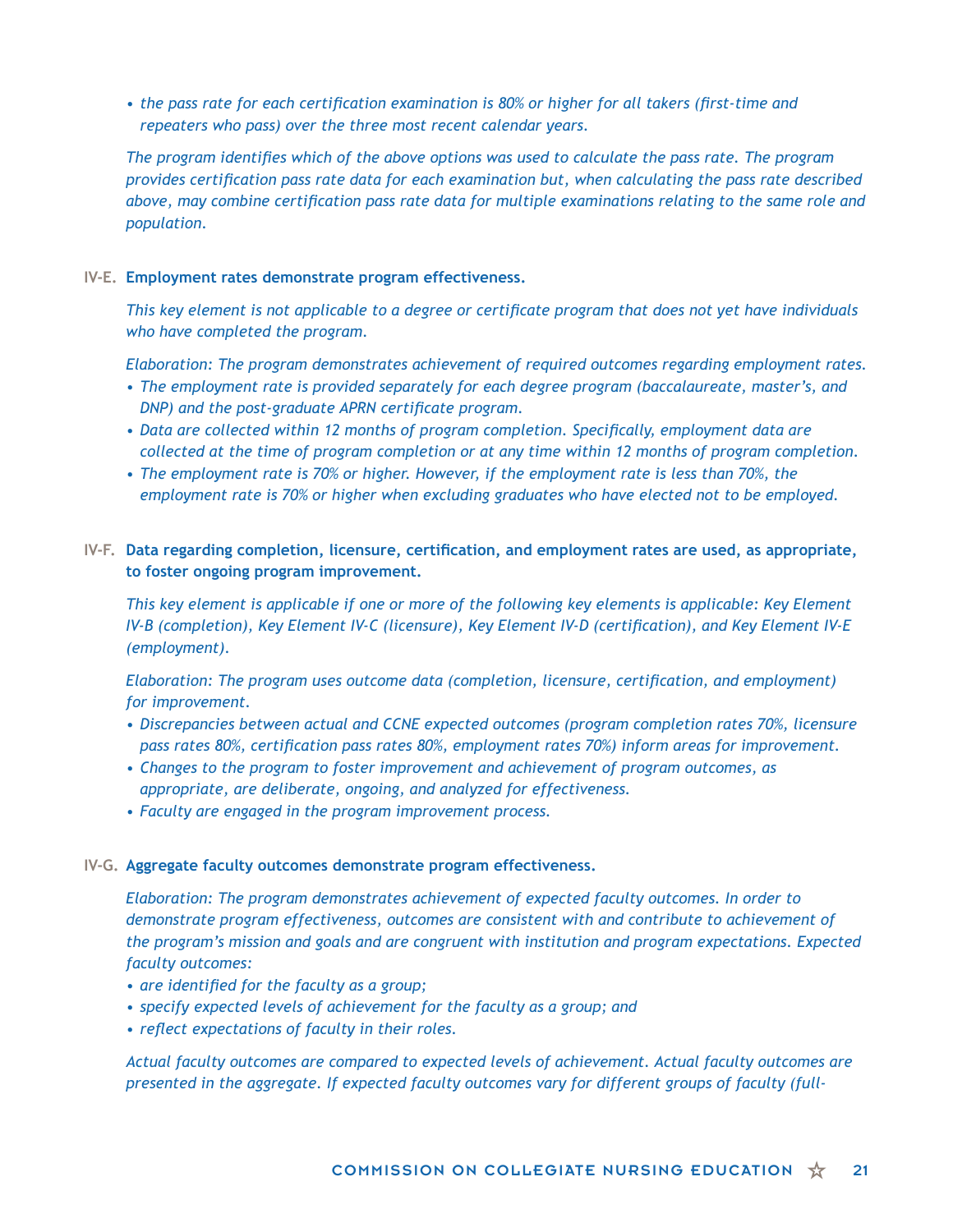*time, part-time, adjunct, tenured, non-tenured, or other), actual faculty outcomes may be presented separately for each different group of faculty.*

**IV-H. Aggregate faculty outcome data are analyzed and used, as appropriate, to foster ongoing program improvement.**

*Elaboration: The program uses faculty outcome data for improvement.*

- *• Faculty outcome data are used to promote ongoing program improvement.*
- *• Discrepancies between actual and expected outcomes inform areas for improvement.*
- *• Changes to foster achievement of faculty outcomes, as appropriate, are deliberate, ongoing, and analyzed for effectiveness.*
- *• Faculty are engaged in the program improvement process.*

#### **IV-I. Program outcomes demonstrate program effectiveness.**

*Elaboration: The program demonstrates achievement of outcomes other than those related to completion rates (Key Element IV-B), licensure pass rates (Key Element IV-C), certification pass rates (Key Element IV-D), employment rates (Key Element IV-E), and faculty (Key Element IV-G).* 

*Program outcomes are defined by the program and incorporate expected levels of achievement. The program describes how outcomes are measured. Actual levels of achievement, when compared to expected levels of achievement, demonstrate that the program, overall, is achieving its outcomes. Program outcomes are appropriate and relevant to the degree and certificate programs offered.*

#### **IV-J. Program outcome data are used, as appropriate, to foster ongoing program improvement.**

*Elaboration: For program outcomes defined by the program:*

- *• Actual program outcomes are used to promote program improvement*
- *• Discrepancies between actual and expected outcomes inform areas for improvement.*
- *• Changes to the program to foster improvement and achievement of program outcomes, as appropriate, are deliberate, ongoing, and analyzed for effectiveness.*
- *• Faculty are engaged in the program improvement process.*

### SUPPORTING DOCUMENTATION FOR STANDARD IV

The supporting documentation listed below is included in the self-study document or provided for review on site. CCNE recognizes that reasonable alternatives exist when providing documentation to address the key elements.

- 1. Evidence of a systematic, written, comprehensive process to determine program effectiveness (e.g., evaluation or assessment plan).
- 2. Examples of periodic review of the systematic process (e.g., meeting minutes, supplemental documents).
- 3. Summary of aggregate student outcomes with comparison of actual levels of aggregate student achievement to expected levels of aggregate student achievement. Aggregate student outcome data (applicable only to programs with completers), including:
	- **•** Completion rates for each degree and post-graduate APRN certificate program;
	- **•** NCLEX-RN® pass rates for each campus/site and track;

#### $22 \quad \overleftrightarrow{\chi}$  COMMISSION ON COLLEGIATE NURSING EDUCATION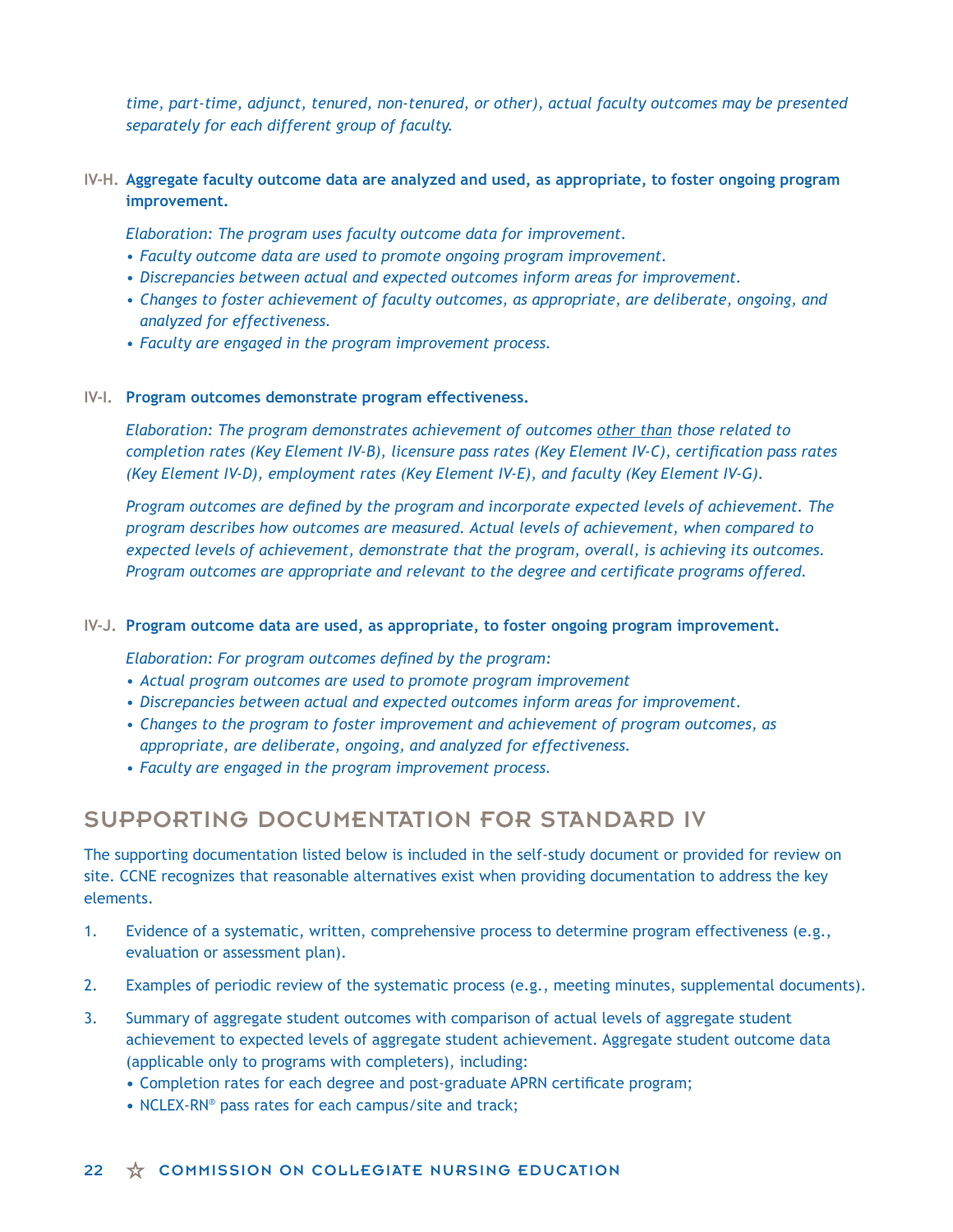- **•** Certification pass rates for each degree/certificate program for each APRN role, population focus, and/ or specialty for which the program prepares graduates;
- **•** Certification pass rates for each degree program by roles/areas other than APRN roles for which the program prepares graduates; and
- **•** Employment rates for each degree/certificate program.
- 4. Summary of aggregate faculty outcomes for the past three years with comparison of actual levels of aggregate faculty achievement to expected aggregate faculty achievement.
- 5. Summary of aggregate program-identified outcomes for the past three years with comparison of actual levels of aggregate achievement in relation to expected levels of achievement.
- 6. Documents (e.g., minutes, memoranda, reports) that demonstrate data analysis, explanations of variances between actual and expected outcomes, and use of the analysis for ongoing program improvement.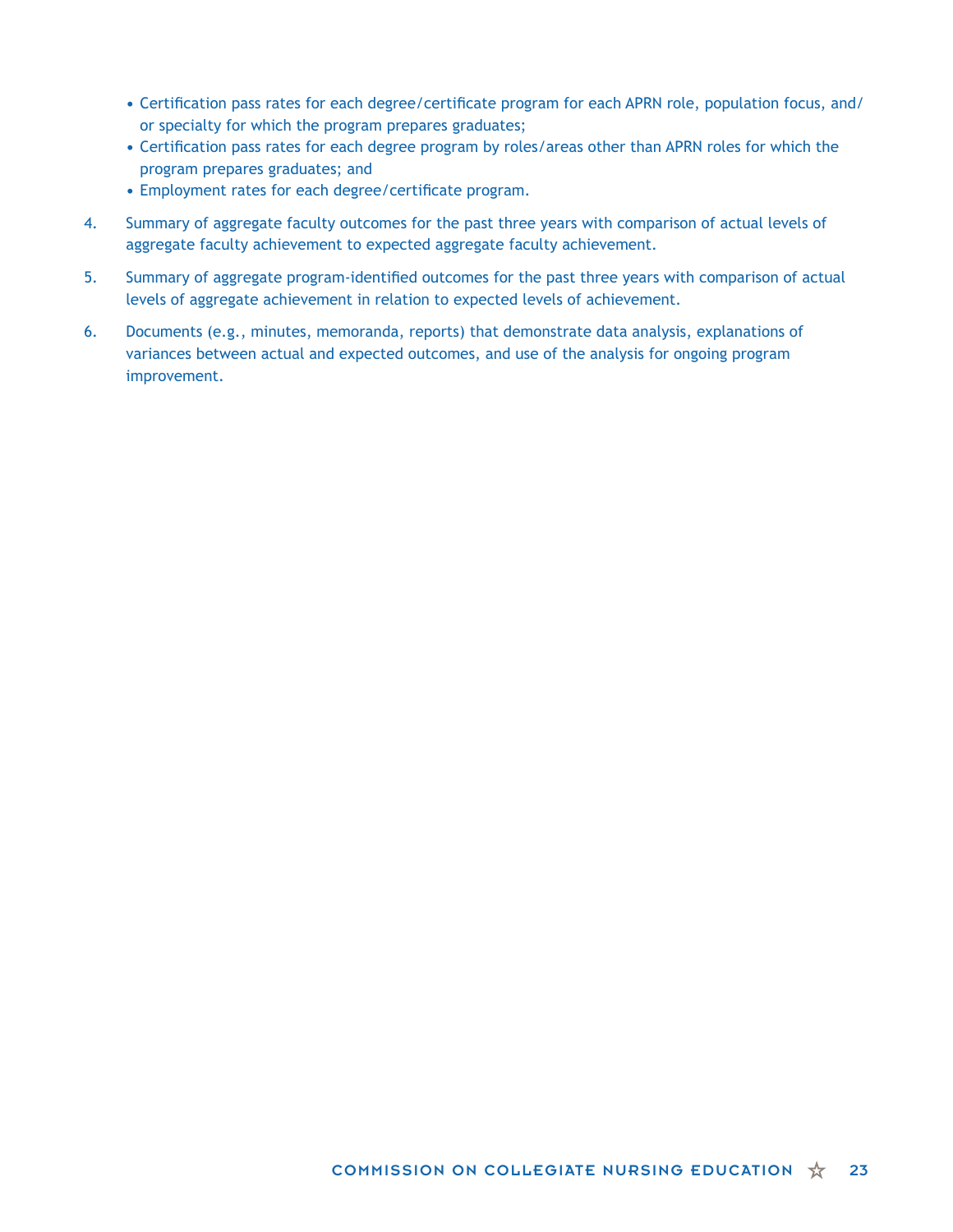# GLOSSARY

**Academic Policies:** Published rules that govern the implementation of the academic program, including, but not limited to, policies related to admission, retention, progression, graduation/completion, grievance, and grading.

**Academic Support Services:** Services available to the nursing program that facilitate faculty and students in any teaching/learning modality, including distance education, in achieving the expected outcomes of the program (e.g., library, computer and technology resources, advising, counseling, placement services).

**Advanced Nursing:** Nursing roles requiring advanced nursing education beyond the basic baccalaureate preparation. Academic preparation for advanced nursing may occur at the master's, doctoral, or post-graduate APRN certificate level.

**Advanced Practice Registered Nurse (APRN):** The title given to a nurse who has obtained a license to practice as an APRN in one of the four APRN roles: certified registered nurse anesthetist (CRNA), certified nurse-midwife (CNM), clinical nurse specialist (CNS), and certified nurse practitioner (CNP).

**Advanced Practice Registered Nurse (APRN) Education Program:** A master's degree program in nursing, a Doctor of Nursing Practice (DNP) program, or a post-graduate certificate program that prepares an individual for one of the four recognized APRN roles: certified registered nurse anesthetist (CRNA), certified nursemidwife (CNM), clinical nurse specialist (CNS), and certified nurse practitioner (CNP). The education program must also prepare the individual in one of six population foci:

- **•** family/individual across the lifespan
- **•** adult-gerontology
- **•** pediatrics
- **•** neonatal
- **•** women's health/gender-related
- **•** psychiatric/mental health

**Chief Nurse Administrator:** A registered nurse with a graduate degree in nursing, and a doctoral degree if a graduate nursing program is offered, who serves as the administrative head of the nursing unit.

**Clinical Practice Experiences:** Planned learning activities in nursing practice that allow students to understand, perform, and refine professional competencies at the appropriate program level. Clinical practice experiences may be known as clinical learning opportunities, clinical practice, clinical strategies, clinical activities, experiential learning strategies, or practice.

**Community of Interest:** Groups and individuals who have an interest in the mission, goals, and expected outcomes of the nursing unit and its effectiveness in achieving them. The community of interest comprises the stakeholders of the program and may include both internal (e.g., current students, institutional administration) and external constituencies (e.g., prospective students, regulatory bodies, practicing nurses, clients, employers, the community/public). The community of interest might also encompass individuals and groups of diverse backgrounds, races, ethnicities, genders, values, and perspectives who are served and affected by the program.

**Curriculum:** All planned educational experiences that facilitate achievement of expected student outcomes. Nursing curricula include clinical practice experiences.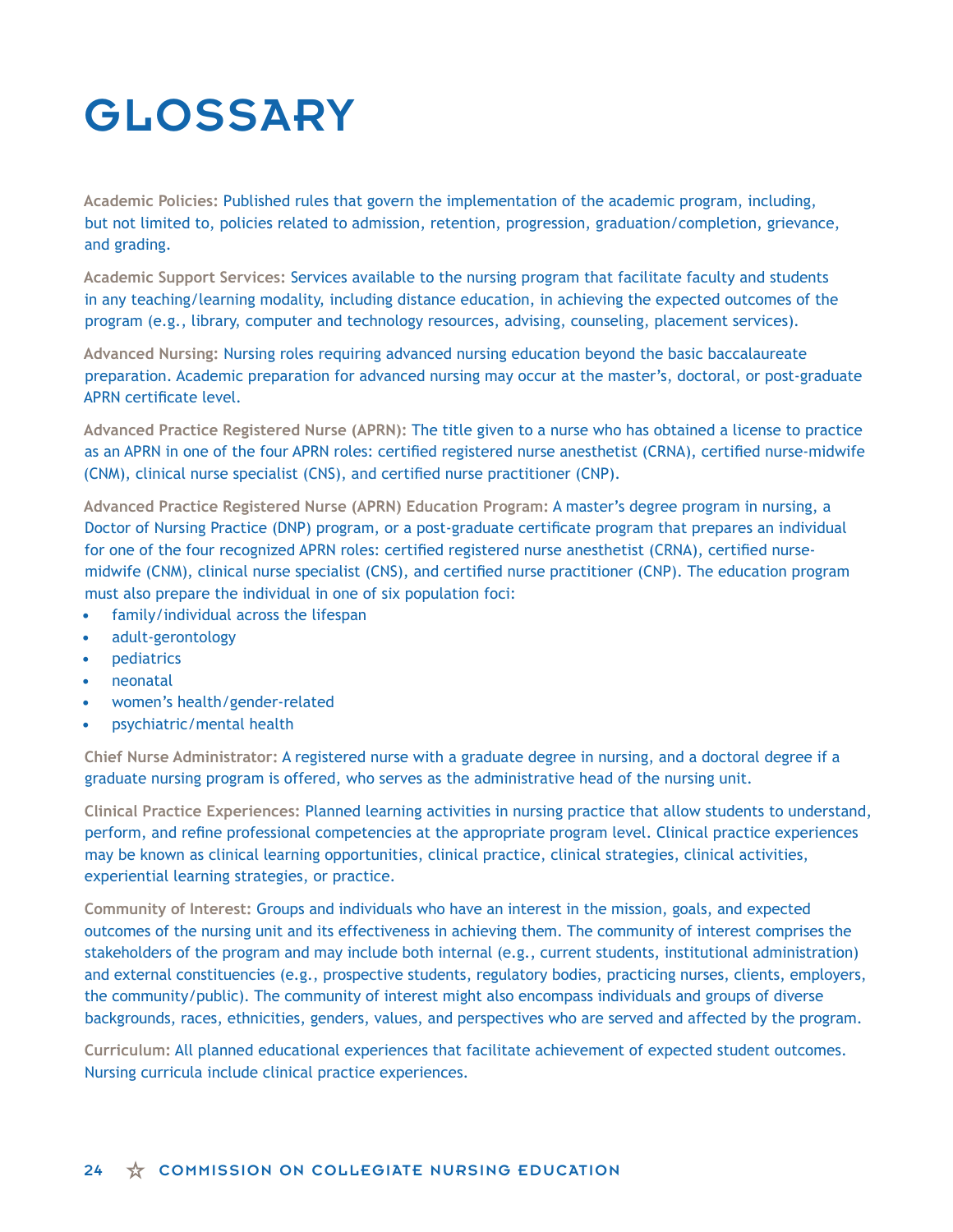**Distance Education:** As defined by the Higher Education Opportunity Act of 2008:

*(A) Education that uses one or more of the technologies described in subparagraph (B)–*

*(i) to deliver instruction to students who are separated from the instructor; and*

*(ii) to support regular and substantive interaction between the students and the instructor, synchronously or asynchronously.*

*(B) INCLUSIONS.—For the purposes of subparagraph (A), the technologies used may include—*

*(i) the Internet;*

*(ii) one-way and two-way transmissions through open broadcast, closed circuit, cable, microwave, broadband lines, fiber optics, satellite, or wireless communications devices;*

*(iii) audio conferencing; or*

*(iv) video cassettes, DVDs, and CD–ROMs, if the cassettes, DVDs, or CD–ROMs are used in a course in conjunction with any of the technologies listed in clauses (i) through (iii).* [The Higher Education Opportunity Act of 2008, Pub. L. No. 110-315, § 103(a)(19)]

**Formal Complaint:** A statement of dissatisfaction that is presented according to a nursing unit's established procedure.

**Goals:** General aims of the program that are consistent with the institutional and program missions and reflect the values and priorities of the program.

**Mission:** A statement of purpose defining the unique nature and scope of the parent institution or the nursing program.

**Nursing Program:** A system of instruction and experience coordinated within an academic setting and leading to acquisition of the knowledge, skills, and attributes essential to the practice of professional nursing at a specified degree level (baccalaureate, master's, doctorate) or certificate level (for post-graduate APRN certificate programs).

**Nursing Unit:** The administrative segment (e.g., college, school, division, or department of nursing) within an academic setting in which one or more nursing programs are conducted.

**Parent Institution:** The entity (e.g., university, academic health center, college, or other entity) accredited by an institutional accrediting agency (regional or national) recognized by the U.S. Secretary of Education that has overall responsibility and accountability for the nursing program.

**Post-Graduate APRN Certificate Program:** A post-master's or post-doctoral certificate program that prepares APRNs in one or more of the following roles: certified registered nurse anesthetist (CRNA), certified nursemidwife (CNM), clinical nurse specialist (CNS), and certified nurse practitioner (CNP). CCNE only reviews certificate programs that prepare APRNs in at least one role and population focus, in accordance with the *Consensus Model for APRN Regulation: Licensure, Accreditation, Certification and Education* (July 2008). Although other types of nursing certificates may be offered by an institution, they are outside CCNE's scope of review.

**Preceptor:** An experienced practitioner who facilitates and guides students' clinical learning experiences in the preceptor's area of practice expertise.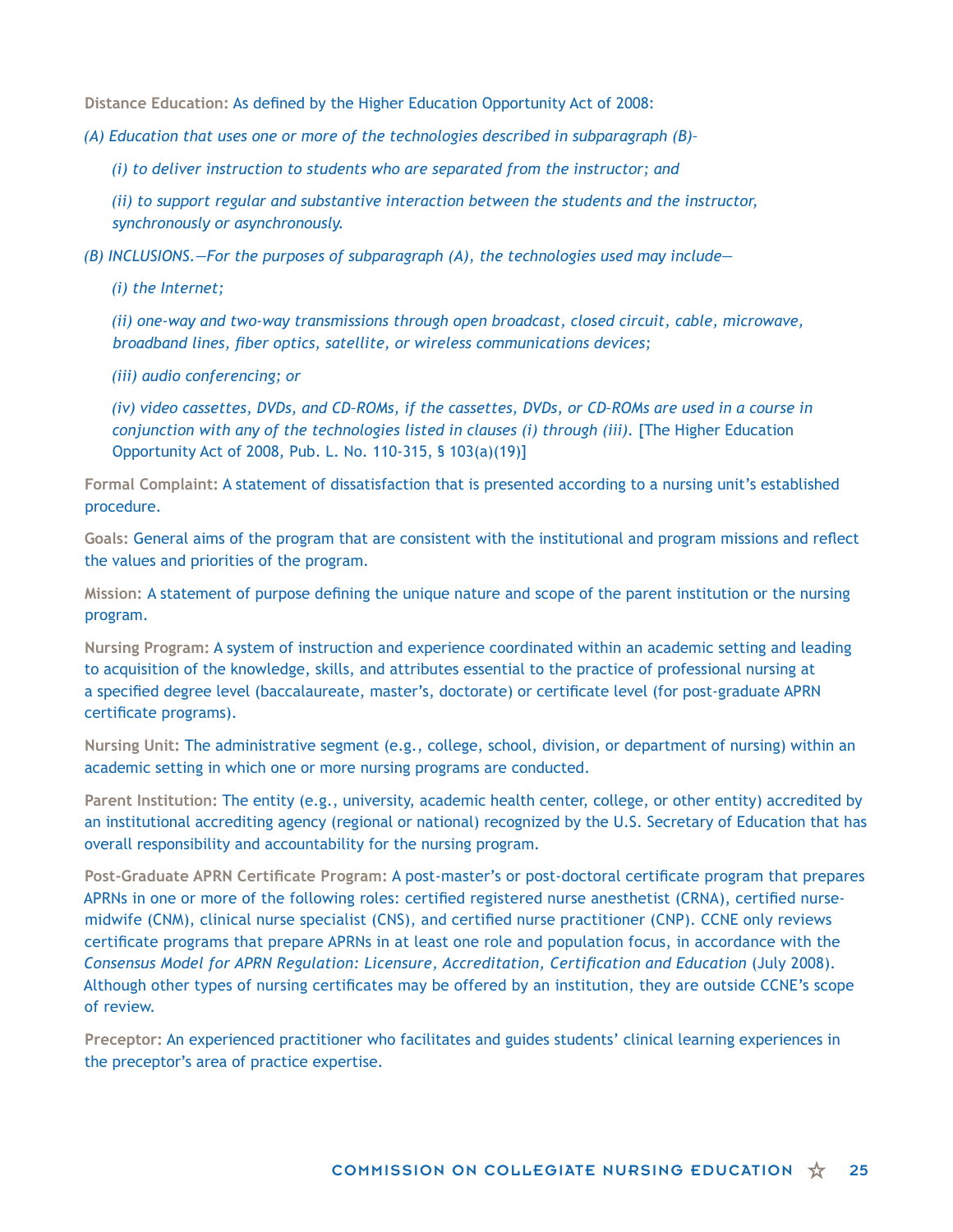**Professional Nursing Standards and Guidelines:** Statements of expectations and aspirations providing a foundation for professional nursing behaviors of graduates of baccalaureate, master's, professional doctoral, and post-graduate APRN certificate programs. Standards are developed by a consensus of professional nursing communities who have a vested interest in the education and practice of nurses. CCNE recognizes that professional nursing standards and guidelines are established through: state rules and regulations, nationally recognized accrediting agencies and professional nursing specialty organizations, national and institutional educational organizations, and health care agencies used in the education of nursing graduates.

CCNE requires that pre- and post-licensure baccalaureate and graduate pre-licensure programs in nursing use *The Essentials of Baccalaureate Education for Professional Nursing Practice* (AACN, 2008); that master's degree programs use *The Essentials of Master's Education in Nursing* (AACN, 2011); that DNP programs use *The Essentials of Doctoral Education for Advanced Nursing Practice* (AACN, 2006); and that nurse practitioner programs use *Criteria for Evaluation of Nurse Practitioner Programs* (NTF, 2016). Programs incorporate additional professional nursing standards and guidelines, as appropriate, consistent with the mission, goals, and expected outcomes of the program.

**Program Improvement:** The process of using results of assessments and analyses of actual outcomes in relation to expected outcomes to validate or revise policies, practices, and curricula as appropriate.

**Program Outcomes:** Results that participants (individually or in the aggregate) derive from their association with the nursing program. The results are measurable and observable and may be quantitative or qualitative, broad or detailed.

**Student Outcomes**: Results reflecting competencies, knowledge, values, or skills attained by students through participation in program activities.

**Faculty Outcomes**: Results demonstrating achievements in teaching, scholarship, service, practice, or other areas appropriate to the mission and goals of the nursing program attained by faculty as part of their participation in the program.

**Expected Outcomes**: Anticipated results expressed as predetermined, measurable levels of student, faculty, and program achievement.

**Actual Outcomes**: Results describing real student, faculty, and program achievement.

**Teaching-Learning Practices:** Strategies that guide the instructional process toward achieving expected student outcomes.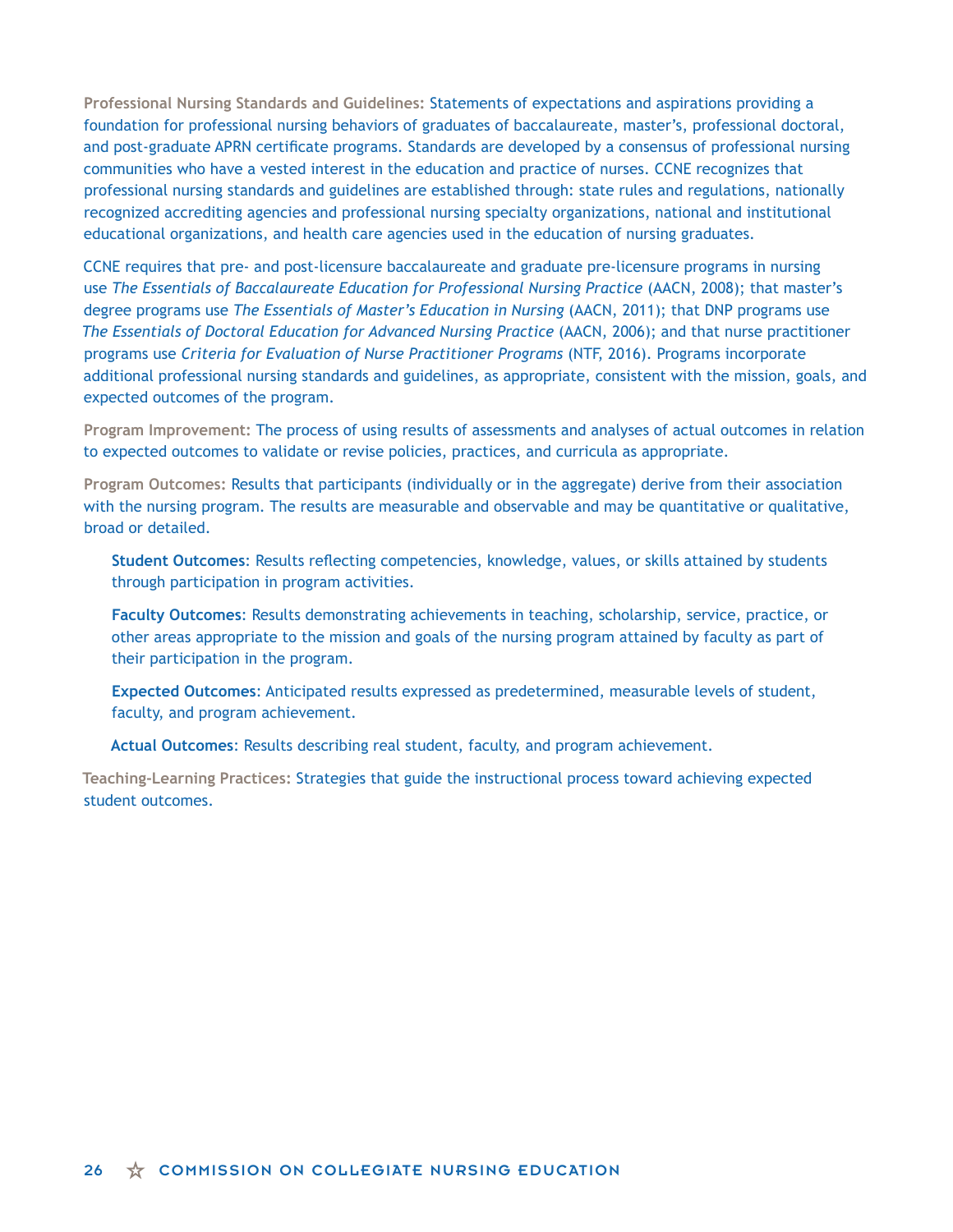# NOTES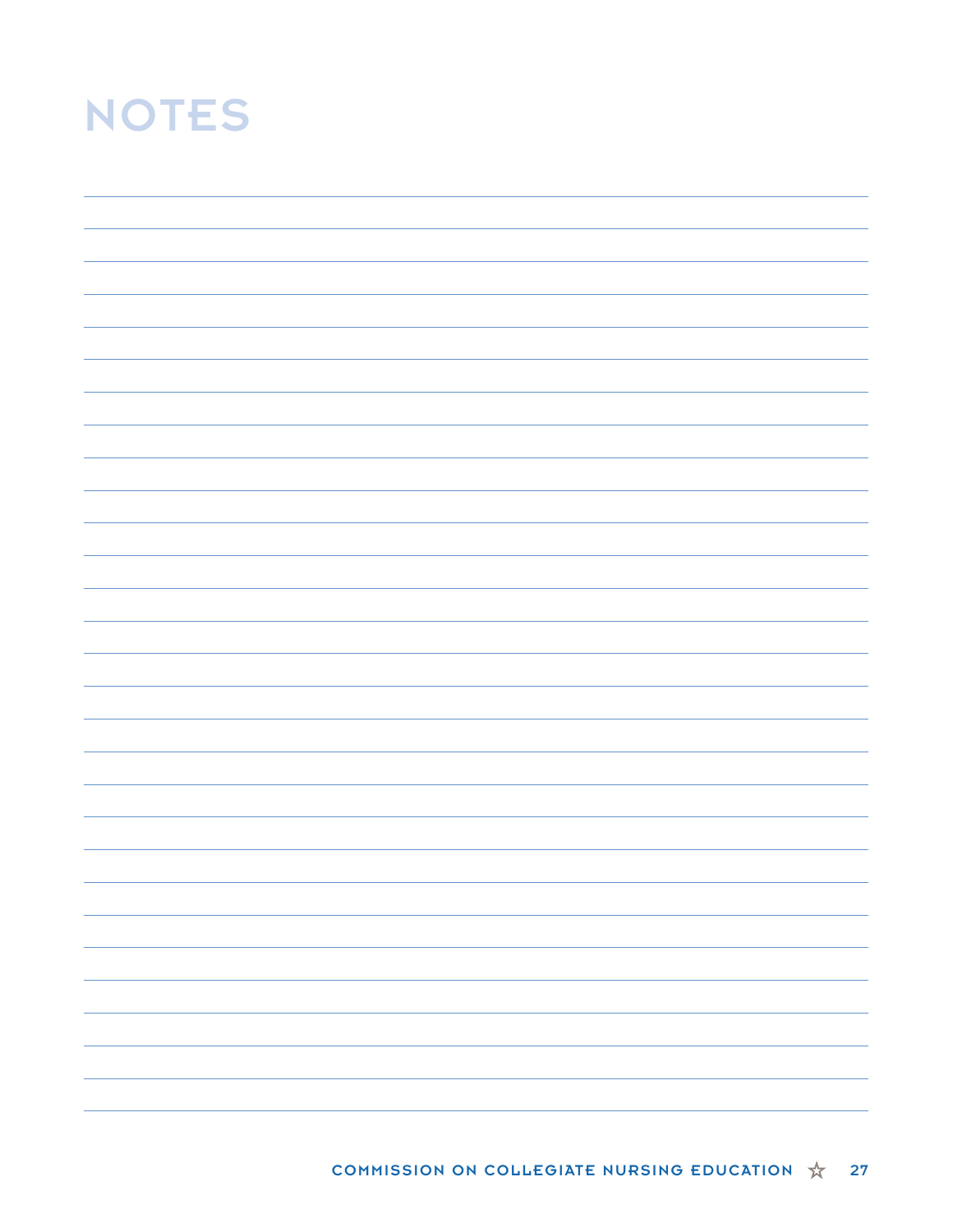# NOTES